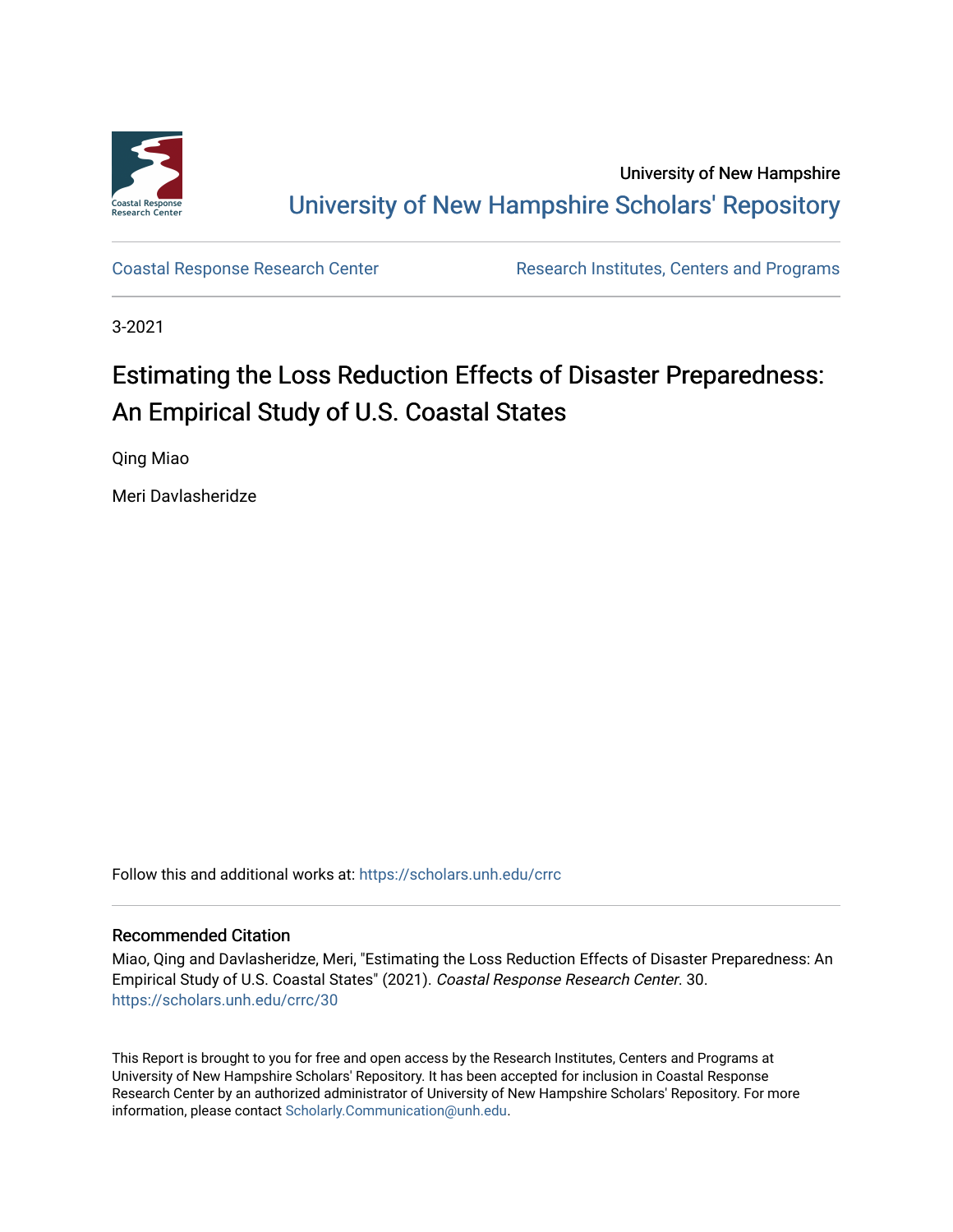# **Estimating the Loss Reduction Effects of Disaster Preparedness: An Empirical Study of U.S. Coastal States**

Dr. Qing Miao Assistant Professor, Department of Public Policy, Rochester Institute of Technology 1327 Eastman Hall, 1 Lomb Memorial Dr, Rochester, NY 14623. Email: [qxmgla@rit.edu](mailto:qxmgla@rit.edu)

Dr. Meri Davlasheridze Assistant Professor, Department of Marine and Coastal Environmental Science, Texas A&M University at Galveston Ocean and Coastal Studies Bldg., Office 362, Galveston, TX 77553. Email: [davlashm@tamu.edu](mailto:davlashm@tamu.edu)

**February 4, 2022**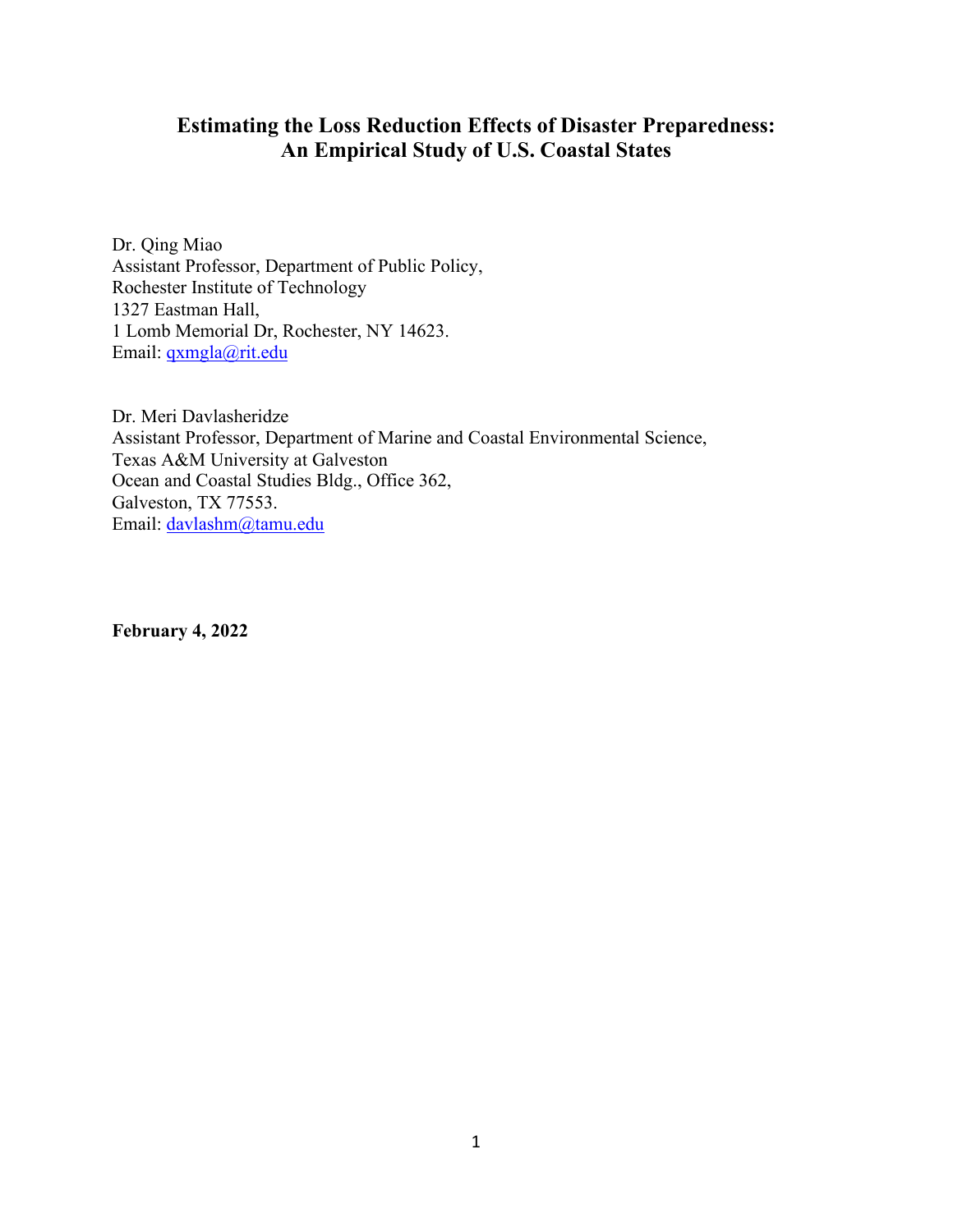#### **1. Introduction**

How societies cope with disasters is a question that has long concerned researchers and policymakers. This issue is particularly urgent for coastal communities as they are exposed to a variety of natural hazards such as hurricanes, flooding, storm surge, tsunamis, and rising sea levels. These hazards periodically turn into catastrophic disasters and pose severe threats to the livelihood of coastal residents that account for 40 percent of the U.S. population. To effectively address the growing coastal risks, particularly in light of climate change, requires preemptive actions in preparing for disasters before they strike.

Preparedness is an essential part of emergency management and is expected to deliver significant societal benefits by improving public safety, reducing disaster losses, and enhancing community resilience. Despite its importance in policy practice, there remains a critical gap in the scientific literature about the economic value of disaster preparedness. Assessments of disasterrelated public projects have predominantly focused on mitigation, with much less effort to identify and quantify the outcome, impact, and benefits of preparedness due to the difficulty of measuring the wide array of preparedness activities and inputs (Mechler, 2016; Shreve and Kelman, 2014).

This research responds to the growing call for a more rigorous, empirically-driven approach to assess the economic benefits of disaster preparedness. In this study, we examine the effect of government spending on preparedness and mitigation projects on the flood- and stormrelated losses across the U.S. coastal communities. The key goal is to analyze the causal link between preparedness and disaster losses, estimate the loss-mitigating effect of preparedness investments, and gauge the economic returns on such investments. Our empirical analysis includes multiple federal disaster grant programs (including Emergency Management Performance Grant, Hazard Mitigation Assistance and Public Assistance). The grant data are used to measure government investments in different dimensions of preparedness separately from mitigation projects. We construct a panel data set of U.S. counties over the period 2000 – 2019 and model disaster losses as a function of cumulative spending on preparedness or mitigation by programs, the physical intensity of flooding and storms, and a county's socioeconomic and demographic characteristics.

This research is one of the first to estimate the loss-reduction benefit of government investments in community-level disaster preparedness. Based on empirical, observational data, our approach is different from most disaster-related benefit-cost analyses using probabilistic loss estimation models. Drawing upon disaster aid data, we are able to distinguish preparedness from mitigation projects, develop more precise estimates of the effect of preparedness spending, and also compare the cost-effectiveness of different types of disaster projects and programs (preparedness vs. mitigation). With a particular focus on coastal areas, this project sheds light on the benefits of preparedness for coastal hazards (e.g., floods, hurricanes, and storm surge) and the heterogeneous effects of preparedness investments across regions. Findings from this project would provide policy implications for federal grant programs and local emergency management. Our estimates should be particularly useful for guiding decisions related to disaster aid allocation, project-based assessment and related benefit-cost analysis.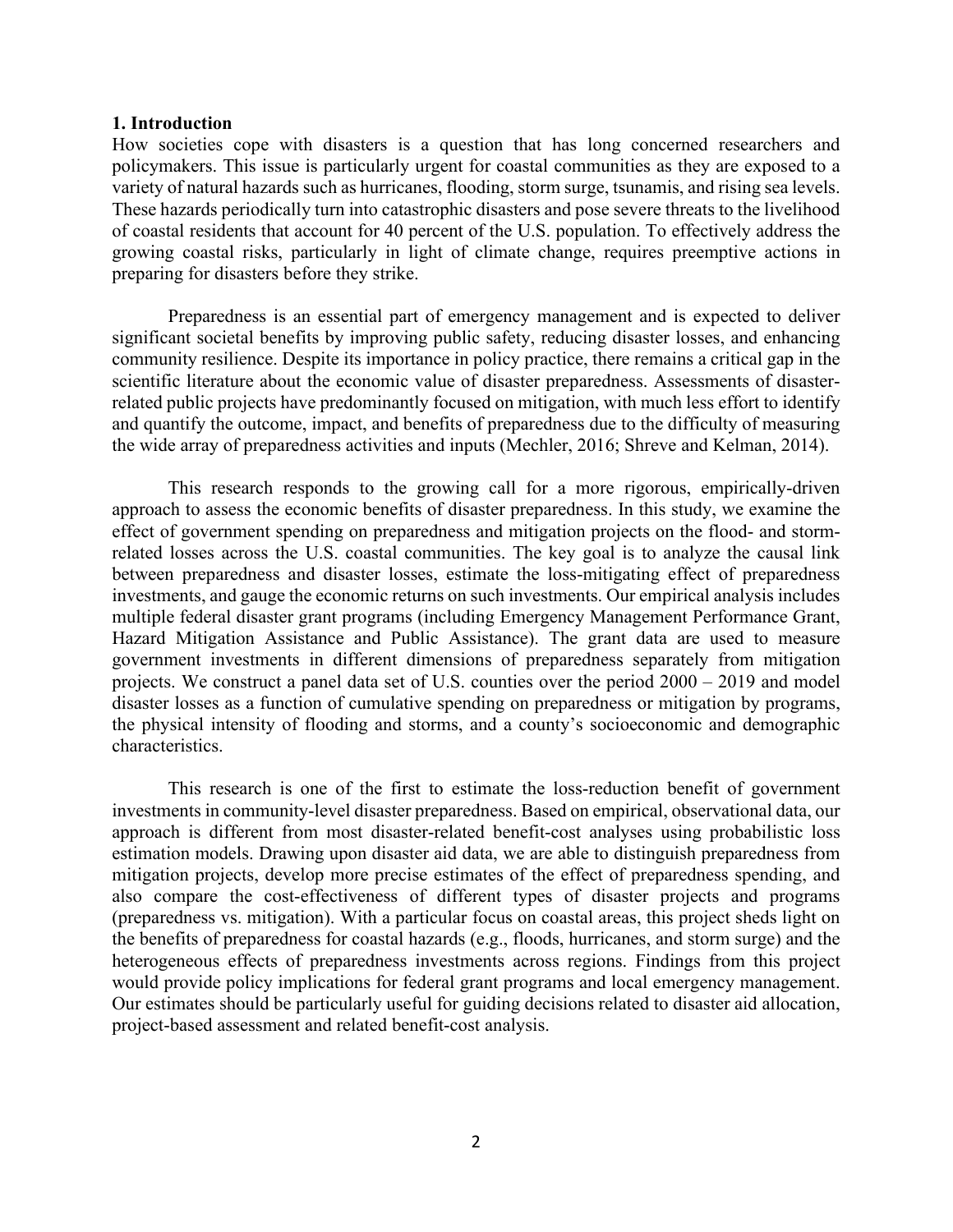## **2. Conceptual issues and relevant literature**

Preparedness generally refers to the activities and measures undertaken in advance of an imminent threat that improve readiness to respond to a disaster and foster quick recovery (Levac et al. 2012; Sutton and Tierney, 2006; Donahue et al. 2013). As a broad concept, disaster preparedness consists of a wide range of activities including but not limited to developing disaster or emergency plans, stockpiling resources and supplies, acquiring hazard risk information and knowledge, and conducting exercises and drills. Yet the scope of preparedness activities varies substantially by the acting agent (e.g., individuals, households, business organizations, community groups, and government).

In this study**,** we focus on government-led actions and investments in community preparedness. In the context of emergency management, the Federal Emergency Management Agency (FEMA) defines preparedness as "establishing authorities and responsibilities for emergency actions and gathering the resources to support them" (FEMA, 2010; 4-1). Typical preparedness guidelines require government or public agencies in a jurisdiction to assign or recruit staff for emergency management duties, develop plans and procedures how to respond when an emergency or disaster occurs, train personnel to respond, designate or procure facilities, equipment, and other materials for carrying out assigned duties. Additionally, governments play a critical role in promoting individual and business preparedness by raising their risk awareness through education, information and risk communication. Government-led preparedness actions also heavily involve coordination and collaboration across different organizations and networks (Kapcucu, 2006; Moynihan, 2009; Kapcucu et al. 2010).

Three things are worth noting about the scope of preparedness activities. First, while most of the existing disaster research examines preparedness measures for a particular natural hazard such as earthquakes or flooding, the basic principles of preparedness apply to all types of hazards. For example, establishing an effective warning system is an essential measure for major disasters with a sudden onset. Moreover, coastal communities often face multiple, complex, and often interrelated natural disaster shocks (e.g., hurricanes often induce coastal flooding). Therefore, it is important that preparedness activities should have an "all hazard" focus while accounting for the more specific hazard attributes (Sutton and Tierney, 2006).

Second, preparedness efforts should be organized to support both response and recovery. While the traditional focus of preparedness is on response activities during and immediately after a disaster, increased emphasis is now placed on recovery preparedness (National Resource Council or NRC, 2006). This often involves gathering sources and materials necessary to aid in the repair and reconstruction of properties and infrastructure post disasters. Another type of recovery preparedness is the purchase of disaster insurance as a way to transfer risks and offset the *ex post* disaster losses (NRC, 2006).

Third, preparedness is often conflated with hazard mitigation because they both involve activities undertaken before disaster strikes to protect public safety and reduce risks. However, it should be noted that mitigation focuses on long-term measures that can prevent disasters and reduce the damage that results from those that occur. For example, mitigation typically includes building protective structures (e.g., seawalls, dams, and levees for protecting against the risk of flooding and storm surge in coastal areas, elevating homes) and non-structural measures (e.g.,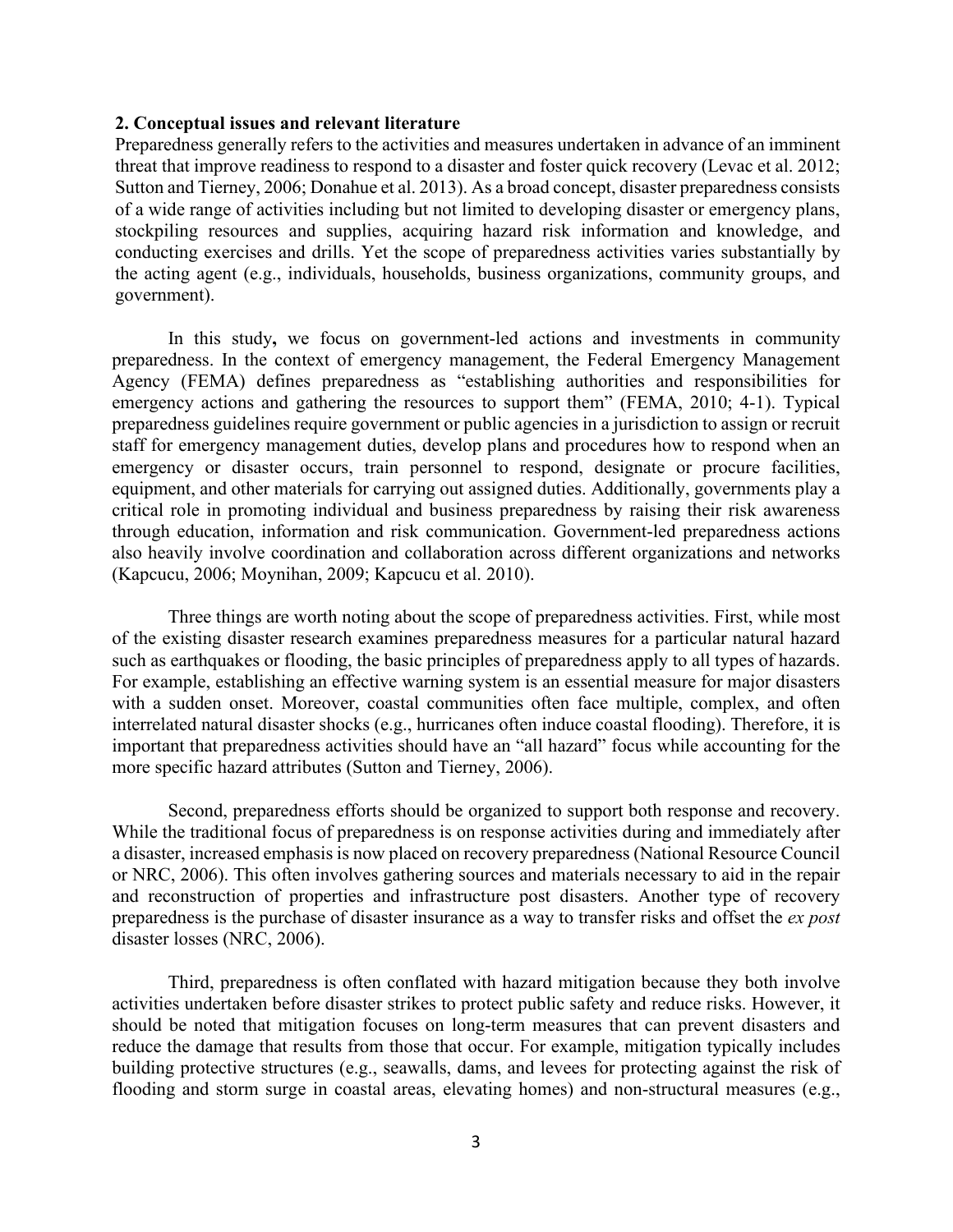coastal zoning and land-use policy, building codes and regulations, and managed retreat from risky locations). By contrast, preparedness focuses more on improving the readiness of organizations and communities to respond to emergencies and provide more "active" protection than mitigation at the time a disaster strikes (Donahue and Joyce, 2001; NRC, 2006). Nonetheless, some activities may fall under the umbrella of both preparedness and mitigation, such as evacuation plans, warning systems, communication on disaster risks and public education (Sutton and Tierney, 2006).

Economic approaches have long been used to evaluate investments in disaster risk reduction and hazard mitigation. Many existing studies have employed benefit-cost analysis (BCA), which is a well-established method of analysis for comparing the benefits and costs of a given project that may span multiple years. A typical benefit-cost analysis involves identifying and monetizing the benefits and costs, discounting all future values, and calculating the net present value (NPV) or benefit-cost ratio (BCR) to inform relevant investment decisions.

In most disaster-related BCA studies, the benefits are measured in terms of avoided future damages. A common approach utilizes engineering-based probabilistic loss estimation models based on historical data and expert opinion to project the expected damage with and without specific mitigation measures in place; the difference, or avoided damages, is considered to be the benefit (Kousky et al. 2019; Davlasheridze et al. 2019). For example, a widely-cited study conducted by the Multihazard Mitigation Council (MMC, 2005) reported an average BCR of 4:1, or an overall net benefit of \$10.5 billion, in its assessment of 5,479 FEMA hazard mitigation projects between 1993 and 2003 for earthquakes, flooding, and wind hazards. Its estimated BCR varies from 1.5 for earthquake mitigation and 5.1 for flood mitigation.

The MMC study employed the loss model, HAZUS-MH, developed by FEMA and estimated the benefits on a variety of impact matrices including direct property damages, induced damages, societal losses (e.g., deaths and displaced households), direct and indirect economic losses (e.g., business interruption).<sup>[1](#page-4-0)</sup> For some of the benefits involving non-market goods (e.g., environmental and historic benefits), MMC (2005) used the benefit transfer approach by adapting previous estimates of valuation that are considered analogous. In 2017, the MMC expanded their 2005 study by using new data, assumptions, and the updated HAZUS-MH loss estimation models. Their 2017 study and most recent 2019 report indicate an average BCR of 6:1 for selected federal mitigation grants.

While most disaster-related BCA studies have suggested positive economic gains of risk reduction measures, their BCR estimates tend to vary significantly by hazard type, location, and type of mitigation measures and appear to be highly sensitive to specific assumptions, methodologies, and parameter choices (Moench et al.2007; Hawley et al. 2012; Shreve and Kelman, 2014; Mechler, 2016). For example, based on the same data used in MMC (2005), the Congressional Budget Office (CBO) employed different discounting and extrapolation methods and found a more conservative BCR of 3:1 for federally-funded mitigation projects.

<span id="page-4-0"></span><sup>&</sup>lt;sup>1</sup> The loss estimation modeling such as HAZUS-MH is typically composed of multiple independent modules, including the hazard module that estimates the likelihood and severity of a hazard, the exposure module that contains information on the population and capital stock at risk, and a vulnerability module that estimates the expected damage.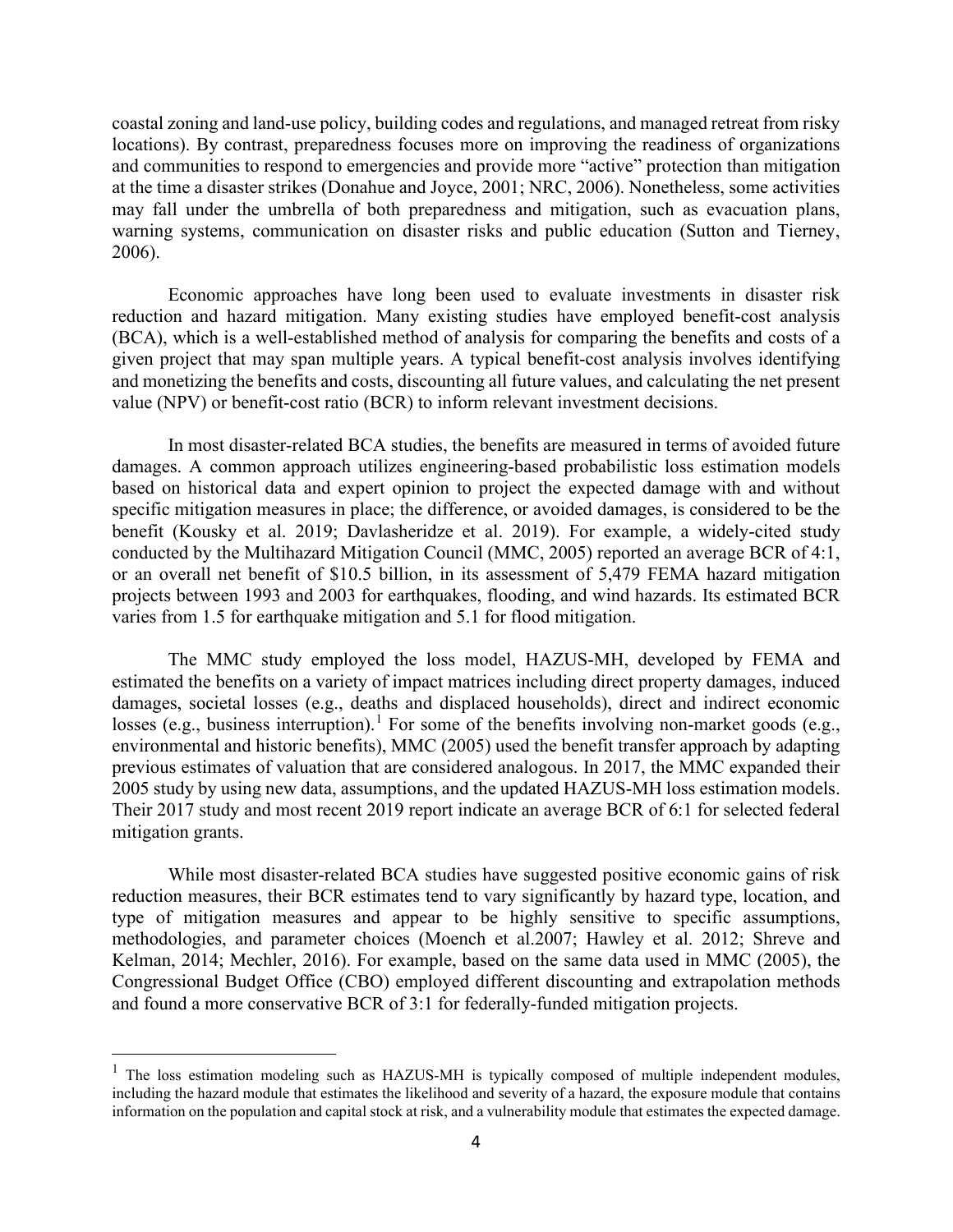Two issues are important to underscore regarding the gaps in the existing literature. First, despite the growing body of BCA research on hazard mitigation, the literature about valuing preparedness is much more limited and inconsistent. As noted earlier, preparedness is distinct from mitigation in its goal and scope of activities. By far, the majority of the BCA studies have focused more on structural mitigation measures (or "hard resilience") rather than disaster preparedness and other non-structural measures or "soft resilience" (Mechler, 2016; Shreve and Kelman, 2014; Davlasheridze et al. 2019). Very few studies have examined the economic returns on preparedness investment exclusively and only within country-specific contexts (UNICEF, 2015).

The lack of preparedness analyses is due to several challenges, as discussed in Kousky et al. (2019). First, preparedness activities are less discrete than the bricks-and-mortar hazard mitigation projects. The latter often involves a one-time investment with predictable operating and maintenance costs, which are easier to quantify. By contrast, the scope of preparedness activities is harder to define and often evolving. Preparedness is essentially a dynamic process as opposed to the static nature of structural mitigation. Second, most infrastructure-related mitigation projects have capacity specifications (e.g., a levee that can protect against a 500-year flood) with predictable protection benefits, whereas preparedness is highly based on human activities and social interactions; they may induce changes in individual behaviors (e.g., risk attitude and selfprotective actions affected by public education and crisis communication) or enhance organizational structure and capabilities for response and coordination for emergencies. There is considerable uncertainty in these social outcomes and their actual influence on loss mitigation. Third, some of the societal benefits or co-benefits of preparedness activities, such as increased feelings of security, enhanced crime awareness, and environmental protection, remain difficult to quantify and monetize. All these challenges raise questions about the reliability of existing approaches and value estimates of preparedness.[2](#page-5-0)

The second research gap relates to the lack of empirical studies examining the causal link between preparedness and disaster-related outcomes. Establishing this causal link is critical for the BCA to be valid; it provides greater confidence in determining the causal relationship between an intervention/treatment and a particular outcome (e.g., reduced disaster losses) or attributing the observed outcome to preparedness only but not the other factors. An ex-post analysis based on empirical data and causal inference (e.g., experimental or quasi-experimental methods, econometric modeling) is a useful approach for this purpose (Kousky et al. 2019). Yet such analysis is confounded by the counterfactual problem. From an evaluation point of view, it is difficult to know the effectiveness of preparedness in the absence of an actual disaster incident that tests these activities. When certain preparedness measures are already implemented, it is also difficult to know what would have been the impact of the disaster in the absence of these measures.

Only a handful of studies have been conducted to examine the loss reduction effect of hazard mitigation investment using empirical data. Most of these studies have used data on government disaster aid as a measure of public investments in emergency management. In the United States, the federal government plays a critical role in providing disaster assistance to state

<span id="page-5-0"></span><sup>&</sup>lt;sup>2</sup> For example, MMC (2005) estimated a much lower BCR of 1.4:1 for most process grants that involve hazard planning. The report indicated that due to the lack of access to studies on process-related community planning activities, they had to heavily rely on the benefits transfer approach with extensive use of assumptions and prior estimates from other domains, which may introduce errors in their estimation (Kousky et al. 2019).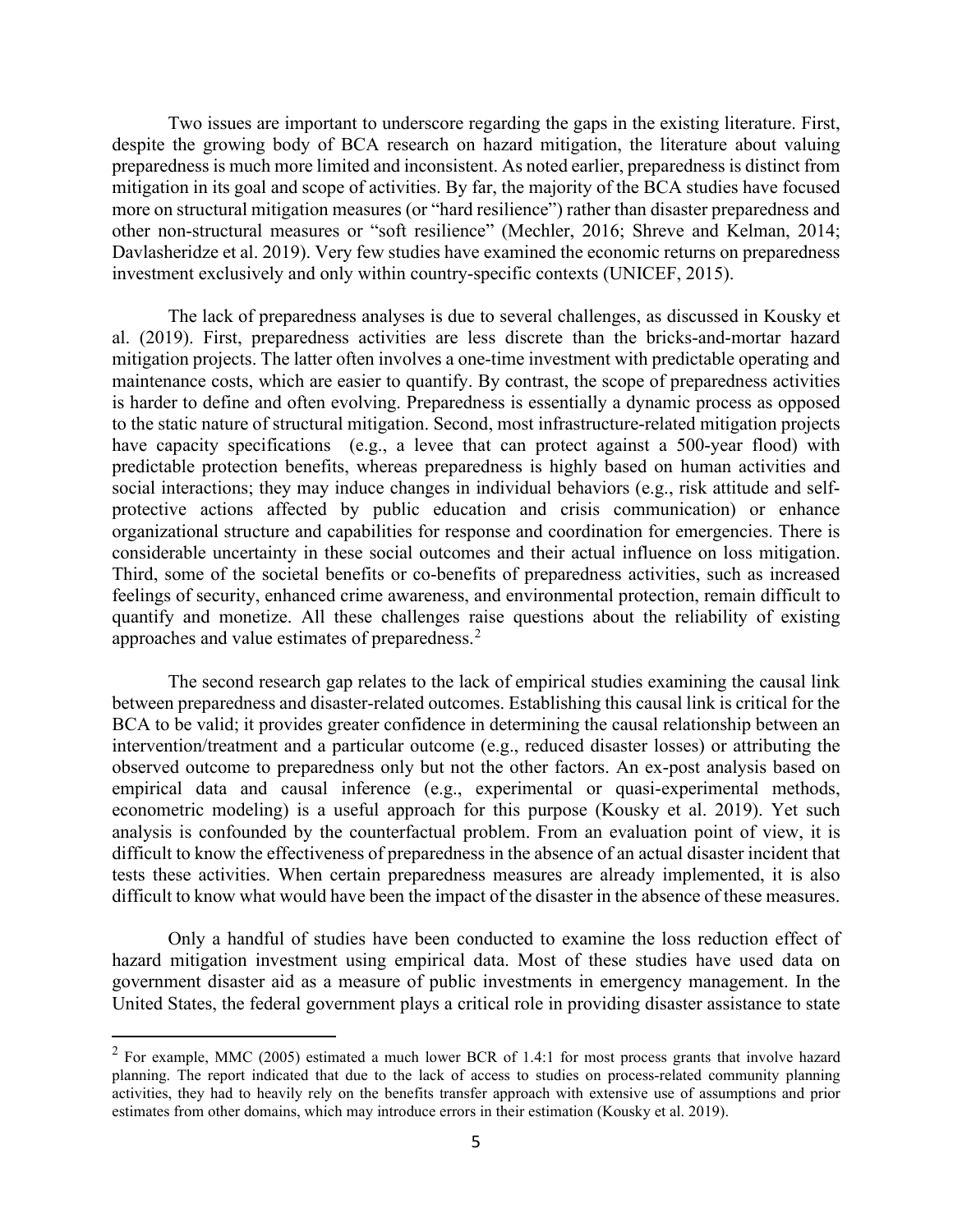and local governments as well as private individuals, households and business particularly after a disaster occurs (Miao et al. 2018). Healy and Malhotra (2009) used panel data and econometric modeling to estimate the effect of federal disaster preparedness spending (measured in broad scope, also including mitigation projects) and relief aid spending on a county's actual disaster damages. Their analysis shows that preparedness spending can significantly reduce disaster damage while relief aid has little effect on loss mitigation. Based on their empirical findings, Healy and Malhotra (2009) estimated that a \$1 increase in preparedness spending saves \$15 in future disaster costs.

Also using econometric modeling, recent studies have examined the loss-reduction effect of disaster aid programs. Davlasheridze et al. (2017) examined the effects of different FEMA grant programs on hurricane-induced property losses in 651 U.S. counties along the Atlantic coast. They found that a 1% increase in cumulative pre-disaster mitigation spending would reduce property damage in the following year by 0.21%, whereas the same increase in post-disaster response and recovery spending only reduces future damage by 0.12%. Davlasheridze and Miao (2021a) examined the loss reduction effect of multiple federal post-disaster aid that provide assistance to state and local governments as well as households and private businesses.<sup>[3](#page-6-0)</sup> They found that, among all, spending on low-interest disaster loans leads to the largest reduction in property damages from flooding. They also show that grants for public infrastructure restoration and flood control measures significantly reduce flood losses, whereas disaster relief aid given to private individuals has a limited effect on loss avoidance. In another recent study, Welsch et al. (2022) use a dynamic panel feedback model (accounting for the feedback of previous flood shocks in a random-effects model) to examine the loss reduction effect of flood mitigation funding from three major federal mitigation programs. They estimate that a 100% increase in mitigation spending reduces flood damages by approximately 9% in the next year, which translates into a wide range of \$208,350 - \$405,188 in total social benefits. In addition to the risk reduction efficacy of disaster aid, several studies have examined the aid effect on other socioeconomic outcomes including public housing provision (Davlasheridze and Miao, 2021b), business survival (Davlasheridze and Geylani, 2017) and flood insurance purchases (Davlasheridze and Miao, 2019). A more comprehensive review of the literature on disaster aid and their loss-reduction efficacy is provided in Davlasheridze and Miao (2021a) and Miao (2018).

Nonetheless, there is scant research specifically focused on the causal effects of preparedness. Several studies have examined exercises and drills, and provided evidence on their efficacy for improving preparedness knowledge and performances (Agboola et al. 2013; Skryabina et al. 2017). However, these studies did not relate their findings to loss mitigation and provided little information about the economic cost and benefits of conducting these activities. From this perspective, using disaster program aid expenditure data provides a unique advantage for evaluation purposes because the inputs are known and quantifiable (based on the reported grant amount and project costs), and their link with specific disaster outcomes can be analyzed through econometric modeling and regression analysis. Such data can also be used to identify different types of disaster-related projects (preparedness, mitigation, response, and recovery) and examine the pattern of their distribution (e.g., Miao and Davlasheridze, 2022).

<span id="page-6-0"></span><sup>&</sup>lt;sup>3</sup> These include FEMA's Public Assistance, Individual and Household Assistance, Hazard Mitigation Grant programs, and the Small Business Administration's Disaster Loan Assistance.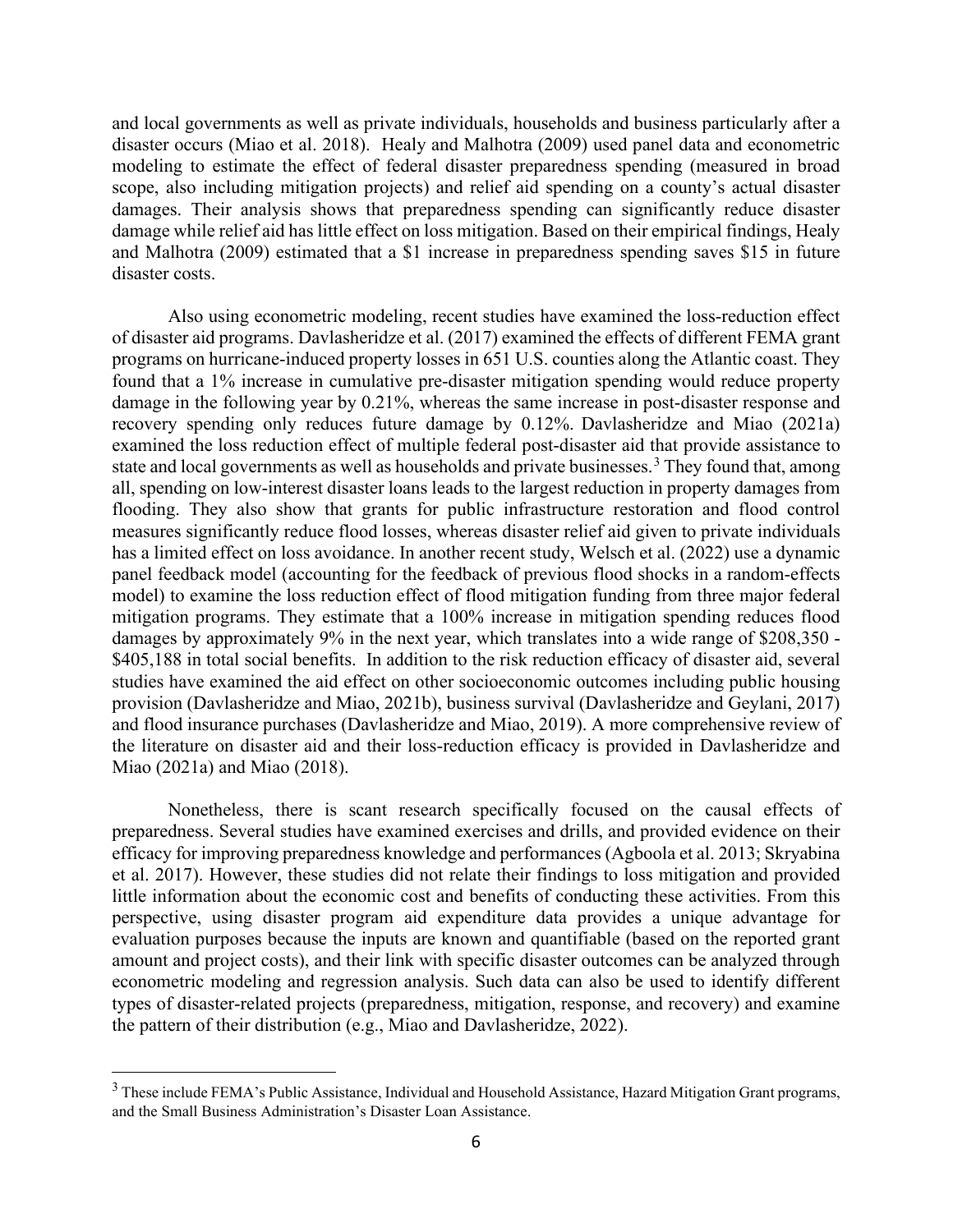# **3. Research Design: Data and Method**

With a focus on government preparedness investments, we identify the disaster preparedness projects that are funded through multiple federal disaster grant programs, which are discussed in turn as below.

# *a. Emergency Management Performance Grant (EMPG)*

The EMPG is a major disaster preparedness grant program administered by the Federal Emergency Management Agency (FEMA). Authorized by Section 662 of the Post Katrina Emergency Management Reform Act and the Robert T. Stafford Disaster Relief and Emergency Assistance Act, the program provides federal resources to state, local, tribal and territorial governments (primarily emergency management agencies) in preparing for all hazards. The key goal of the EMPG program is to support a comprehensive, all-hazard emergency management preparedness.<sup>[4](#page-7-0)</sup> The program has funded projects including hazard identification and risk assessment, updating emergency plans, designing and conducting exercises, enhancing training capabilities and emergency management organizations and structures (e.g., establishing emergency operating centers). Given the scope of its projects, we consider the EMPG-funded projects an appropriate and highly relevant measure of federal preparedness spending.

# *b. Hazard Mitigation Assistance*

FEMA administers three major hazard mitigation programs including the Hazard Mitigation Grant Program (HMGP), Pre-Disaster Mitigation (PDM) Grant, and Flood Mitigation Assistance (FMA) Grant programs. All three programs focus on reducing or eliminating long-term risks from future disasters. The HMGP, which is the largest in size, provides grants to state, local and tribal governments only after a major disaster declaration is issued by the President, whereas the other two grant programs do not require a Presidential Disaster Declaration (PDD).

All these grant programs fund a variety of projects including property acquisitions, stormwater management, structural elevation, flood proof and retrofit, flood control structures, warning systems, hazard mitigation planning and risk assessment, and public education activities. Given our specific focus on preparedness, we categorize these funded projects into the preparedness or "soft resilience" (including planning, risk assessment, public education, warning system) and mitigation or "hard resilience" (e.g., property acquisition and demolition, structural elevation and retrofit, flood control infrastructure).

## *c. Public Assistance*

As FEMA's largest disaster aid program, the Public Assistance (PA) program provides grants to state, local, and tribal governments following a PDD. The program funds immediate disaster response (e.g., debris removal, supplies necessary for emergency response) and permanent public works including restoration and repairs of damaged public infrastructure, flood control facilities and public buildings, and reconstruction of parks and recreational facilities. We include PA grants here because these projects have a public good nature by assisting communities to quickly respond to and recover from a disaster event. While the projects related to emergency response are primarily used for the PDD incident that already occurred, some of the remaining resources and

<span id="page-7-0"></span><sup>&</sup>lt;sup>4</sup> Note that FEMA administers multiple preparedness grant programs and almost all others (e.g., Homeland Security Grant Program) target terrorism and do not have an all-hazard focus as the EMPG does. Therefore, we do not include other preparedness grant programs in this study.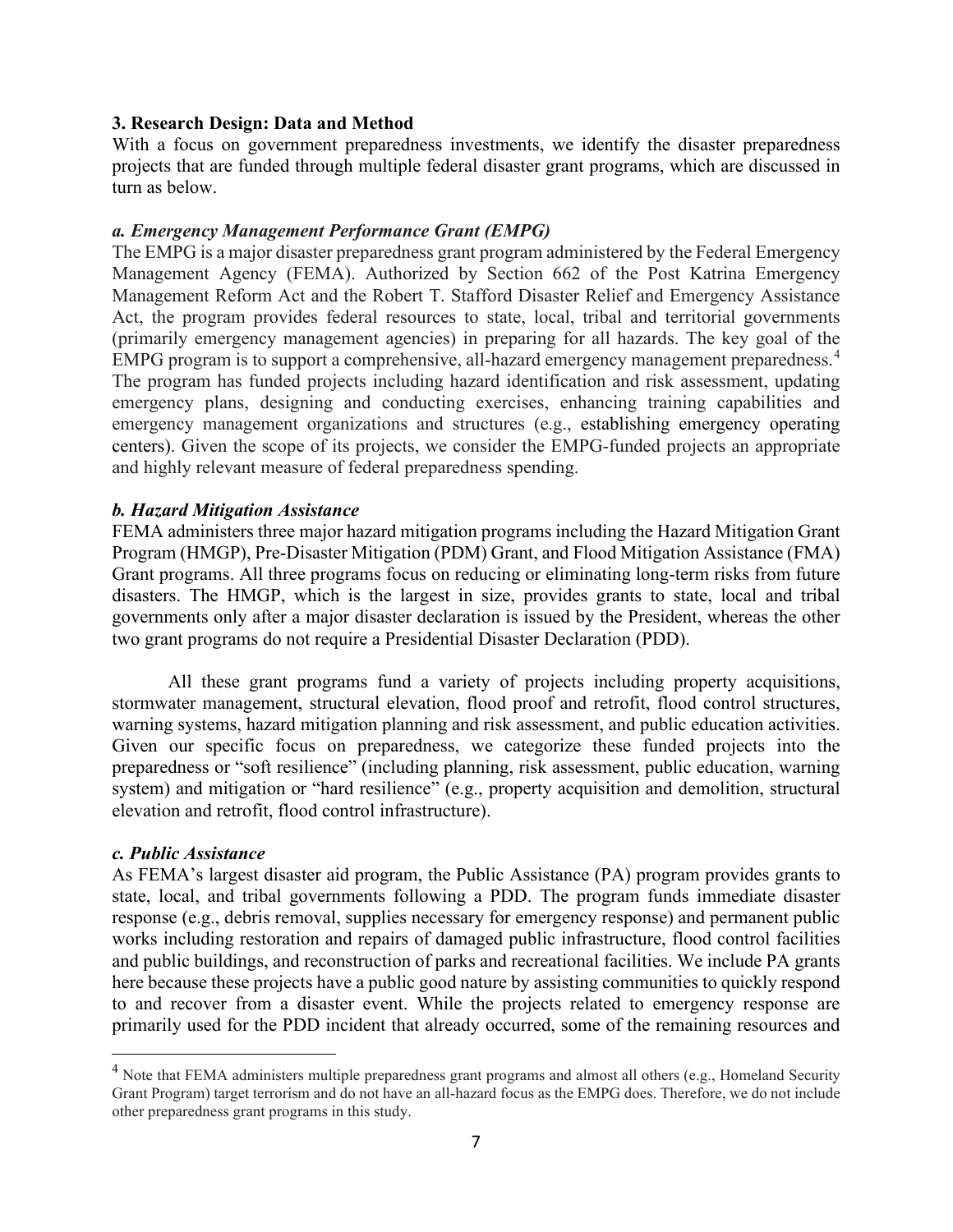supplies (e.g., facilities and equipment) can be used to support future disaster preparedness activities. The funded public works projects typically involve the restoration of public facilities and infrastructure to enhance their hazard mitigation utility. Considering these distinctive attributes of PA-funded projects, we distinguish the two types of PA grants in our study.

## **3.1 Data**

We collect data on disaster grants primarily from FEMA. We note that FEMA's data on EMPG only include projects that have been recently awarded since 2010. We combine this data set with the Census Bureau's Consolidated Federal Funds Report (CFFR) which reports the annual federal expenditures by programs prior to 2010. Yet, the vast majority of EMPG projects were funded after 2010.

It should be noted that, for all these FEMA programs, grants were provided to both state governments and county governments as well as other types of local governments such as municipalities and tribal governments. For smaller governments such as municipalities and tribes, we assign their received aid to the county where they are located. For grants received by state governments (for example, a large proportion of the EMPG grants was awarded to state emergency management agencies), we calculate the state-level aid per capita (using the statewide population) and add that to the county-level per capita aid. Note that for all these programs we measure a county's received aid per capita in a given year and then use a perpetual inventory model to construct the disaster aid stock, which is assumed to depend on a distributed lag of the current and past flows of disaster grants. We described the method in more detail in the model section.

We use the disaster loss data from the Spatial Hazards Events and Losses Database for the United States (SHELDUS). SHELDUS reports county-level estimates for property and crop losses as well as deaths and injuries caused by a variety of natural hazards including hurricanes, floods, earthquakes, droughts, wildfires, tornadoes, severe storms/thunderstorms, and winter weather (ice storms). Its loss estimates for the meteorological and hydrological disaster events are largely based on the Storm Events Database maintained by the NOAA's National Weather Service (NWS).

SHELDUS is considered one of the largest and most reliable data sources for direct natural disaster damage in the U.S., although it has a number of limitations and particularly reporting bias. For example, SHELDUS uses the lower bound of the range of the estimated losses and only includes events causing at least \$50,000 in property damage or causing at least one fatality. This approach thus underreports losses for low-damage events. Gall et al. (2009) provide a comprehensive review of the common biases in disaster loss estimation across agencies including hazard bias (i.e., not all types of natural hazards are reported) as well as temporal and threshold biases. The reporting bias may add noise to the disaster damage variable in our data, but the improvement in data collection and reporting in recent years may help mitigate the temporal and threshold biases. Notably, our sample covers a more recent period when NWS has started reporting losses from smaller-scale disaster incidents. To construct our dependent variable, we calculate the annual damage from flood- and storm-related hazards (including floods, hurricanes, severe storms, surge events) that occurred in a county during a given year. Figure 1 presents the average floodand storm-induced damage per capita by sample county from 1960 through 2019.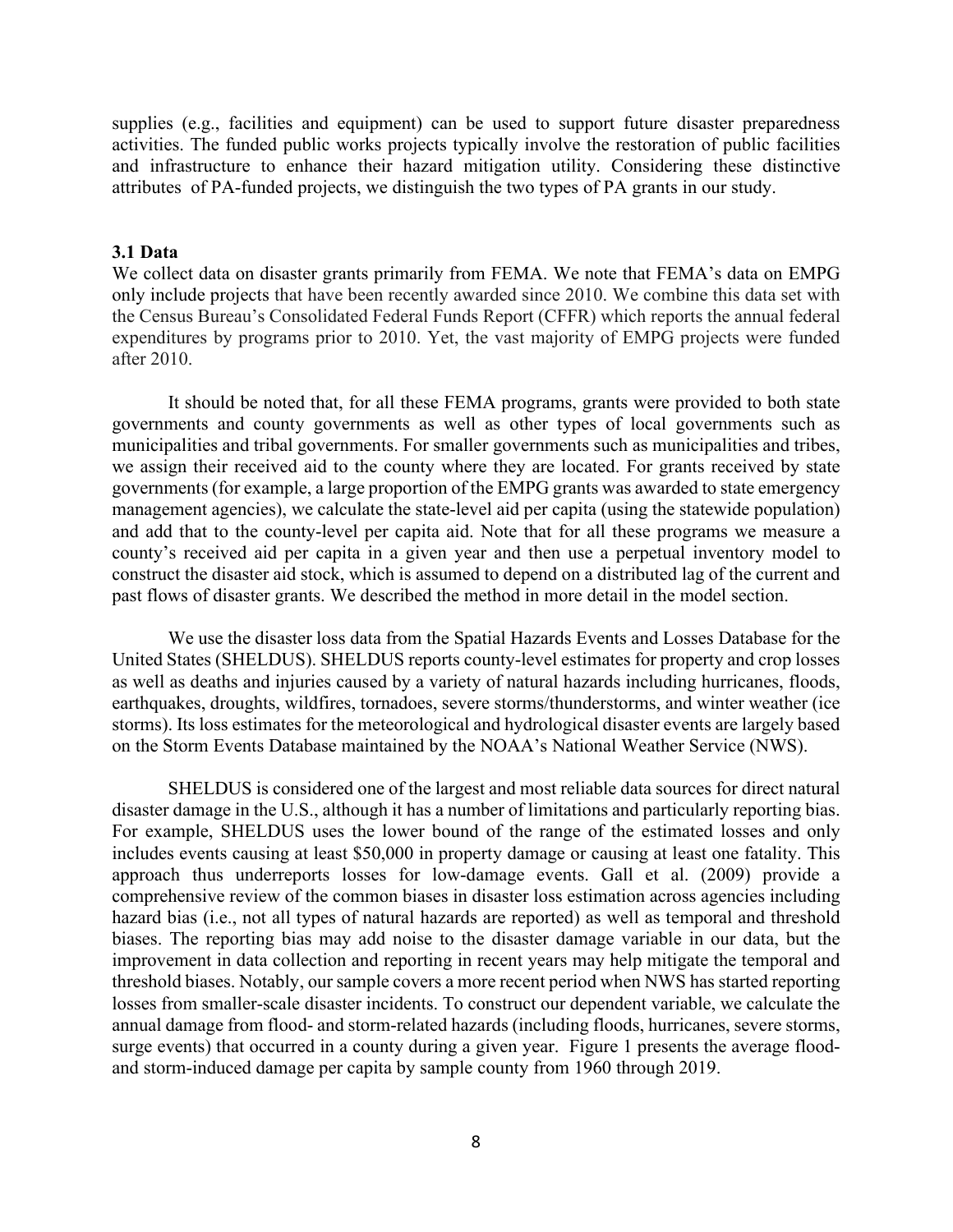Disaster losses are heavily influenced by the physical magnitude of natural hazards. Therefore, it is critical that we control for the exogeneous shocks (as explanatory variables) to identify the effect of government investments on disaster losses. To measure the flood hazard, we follow the approach in Davlasheridze and Miao (2019, 2021a, 2021b) to exploit the annual rainfall variation at the county level. Using the precipitation data from the National Climate Data Center's (NCDC) Global Historical Climatology Network (GHCN), we construct a rainfall anomaly variable, which measures the proportional deviation of a county's precipitation in year *t* from its long-run average during the 1960-2000 period. Thus a positive value indicates excessive rainfall and possible flooding conditions in a county year. The main advantage of using NCDC's stationlevel weather monitoring data is to avoid self-reporting bias and we can exploit the exogenous variations in precipitation to measure the physical flooding conditions.<sup>[5](#page-9-0)</sup>

As for hurricanes and tropical storms, we use the geospatial storm data from NOAA's International Best Track Archive for Climate Stewardship (IBTrACS)<sup>[6](#page-9-1)</sup>. We map the storm data to coastal counties and calculate the maximum wind speed associated with these storms that occurred within a county in a given year. We use the wind speed data to identify storm magnitude and then calculate the count of hurricanes of different categories (Category 1, Category 2, and Category 3 and higher) in a county-year observation. We also use the wind speed data from NOAA's storm event database to identify the count of gale events, storm wind events, and severe storm wind events in a county year.

It has been widely recognized that natural disasters losses are place-based and vary depending on a community's economic exposure, social vulnerability, and capacity to protect against natural hazards (Kahn, 2005; Cutter et al. 2003). To control for the socioeconomic conditions, we include a county's per capita income and population, using the data from the Bureau of Economic Analysis (BEA). We also control for a county's annual poverty rates and median housing values using data from the U.S. Census Bureau. Regarding demographics, we include a variable measuring the percentage of the African American population using the data from the National Center for Health Statistics. We also include a variable measuring a county's recent disaster experience using the count of flood- and storm-related PDDs (with PDD data retrieved from FEMA).

#### **3.2 Study Sample**

Our study sample includes all the U.S. coastal states including the six states in the Great Lake region (AL, AK, CA, CT, DE, FL, GA, HI, IL, IN, LA, MA, ME, MD, MH, MI, MN, MS, NC, NJ, NY, OH, OR, RI, SC, TX, VA, WA, WI), given our specific research interest in coastal communities and coastal hazards. The unit of analysis is a county, and we compile a panel data set with all variables aggregated at the county level for each year over the period 2000-2019. Our

<span id="page-9-0"></span><sup>&</sup>lt;sup>5</sup> Specifically, we map the weather stations to counties based on their latitude and longitude and compute the annual total rainfall for a given county-year observation. For counties with multiple stations, we take the average of their annual sum.

<span id="page-9-1"></span> $6$  The IBTrACS data, which are compiled from numerous tropical cyclone datasets, provide the most complete global set of individual storm events and track their positions.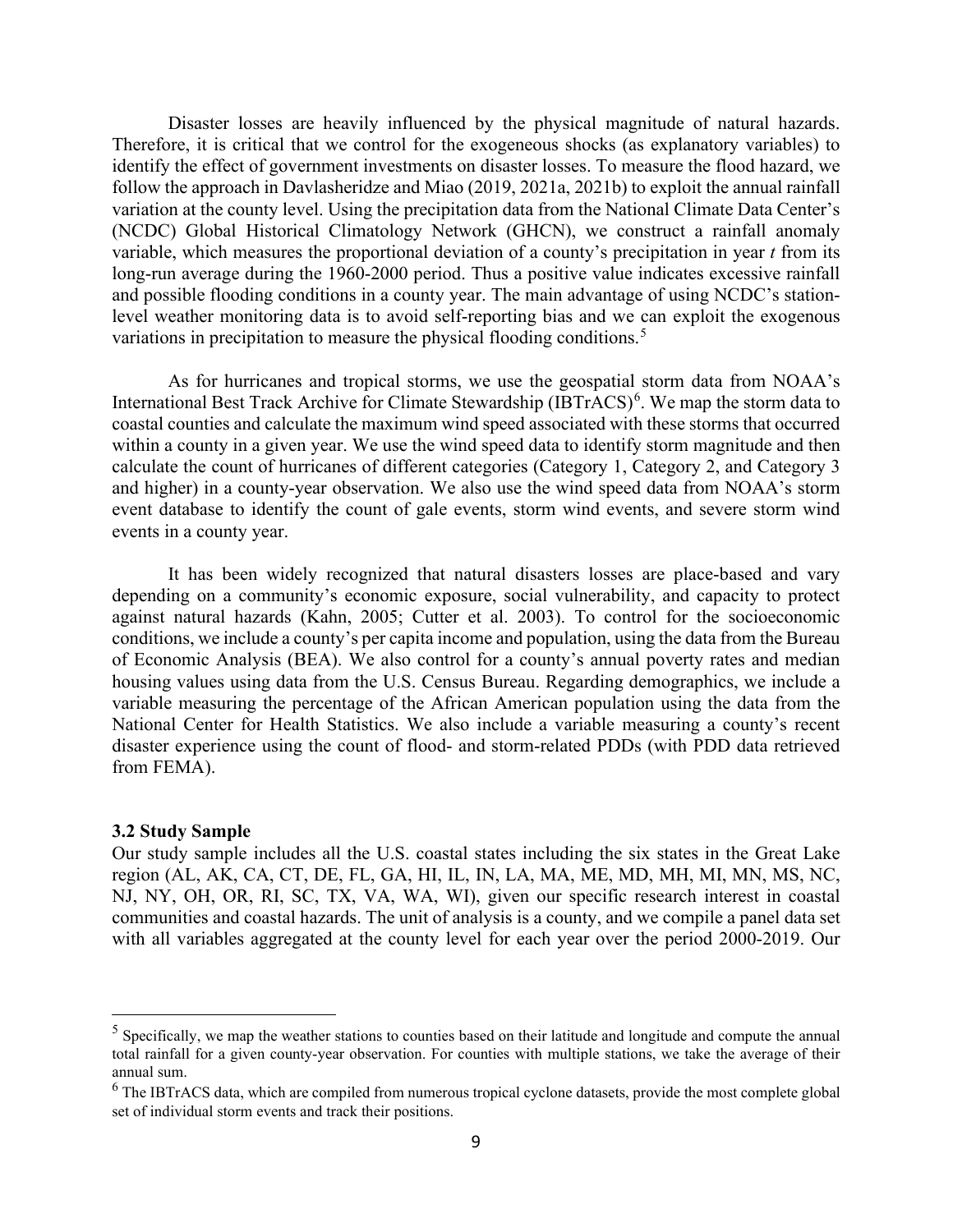regression modeling uses a full sample (including all coastal states) and a confined sample of coastal watershed counties (based on NOAA's categorization). [7](#page-10-0)

#### **3.3 Empirical model**

To identify the effect of government preparedness spending on disaster losses, we estimate a panel fixed effects model specified in equation (1) below:

(1)  $\ln(Loss_{ct}) = X_{ct-1}\alpha + \ln(EMPG_{ct-1})\beta_1 + \ln(HMG_{ct-1})\beta_2 + \ln(PA_{ct-1})\beta_3 + Hazardc_1\beta_4 + \lambda_t + \lambda_c$  $+ \lambda_{\text{region}*t} + \varepsilon_{\text{ct}}$ 

The dependent variable,  $Loss_{ct}$ , measures the property damage caused by flood- and stormrelated disasters in county *c* during a given year *t*. Our key variables of interest include the multiple federal disaster grant programs, including the EMPG, major hazard mitigation grant programs (denoted as HMG), and Public Assistance (denoted as PA). For HMG, we combine all project data from the three FEMA programs mentioned above but distinguish preparedness grants (or "soft resilience" including projects such as mitigation planning, training and education programs) from mitigation grants (or "hard resilience" including primarily structural mitigation projects such as property acquisition and relocation, retrofit, stormwater management) using two separate variables. For PA, we separate the emergency response expenditures from the public works project spending. Considering that disaster aid may have a long-term effect on reducing risks, we use a perpetual inventory model to accumulate county-level disaster aid (flow variables) from 1990 through year t-1. Specifically, we calculate the aid stock by program using the equation below:

(2) Aid Stock<sub>ct</sub> = Aid Flow<sub>ct</sub> + (1- $\rho$ ) Aid Stock<sub>ct-1</sub>

 $\rho$  is the rate of stock depreciation, which we assume to be 10 percent. Using the perpetual inventory model with a depreciation rate allows us to account for the grants received earlier and put higher weight on the more recent disaster aid.<sup>[8](#page-10-1)</sup> The disaster loss and aid stock variables are all log-transformed, so we can interpret the estimated coefficients in the form of elasticity (in a loglog model specification).

In this model, we control for the physical magnitude of the contemporaneous disaster shock, denoted as *Hazard,* which contains multiple variables measuring a county's annual rainfall anomaly and number of storm or wind events of different scales.  $X_{ct-1}$  corresponds to a vector of county-level socioeconomic and demographic variables, including per capita personal income (log transformed), size of population (log transformed), median housing values (log transformed), percentage of black (%) and poverty rates (%). All these variables are lagged by one year to

<span id="page-10-0"></span> $<sup>7</sup>$  According to NOAA's definition, the coastal watershed counties are those where land use and water quality changes</sup> most directly impact coastal ecosystems. The permanent U.S. population that resides in the Coastal Watershed counties can be thought of as "the population that most directly affects the coast." A county is considered a Coastal Watershed County if one of the following criteria is met: (1) at a minimum, 15 percent of the county's total land area is located within a coastal watershed or (2) a portion of an entire county accounts for at least 15 percent of a coastal uses 8-digit cataloging unit.

<span id="page-10-1"></span><sup>&</sup>lt;sup>8</sup> For the first year's aid stock, we simply equate the aid in the first year (in 1990) to knowledge stock because most counties had zero aid. Our estimation sample starts in 2000, so we allow the disaster aid to accumulate for ten years before entering into our regression model.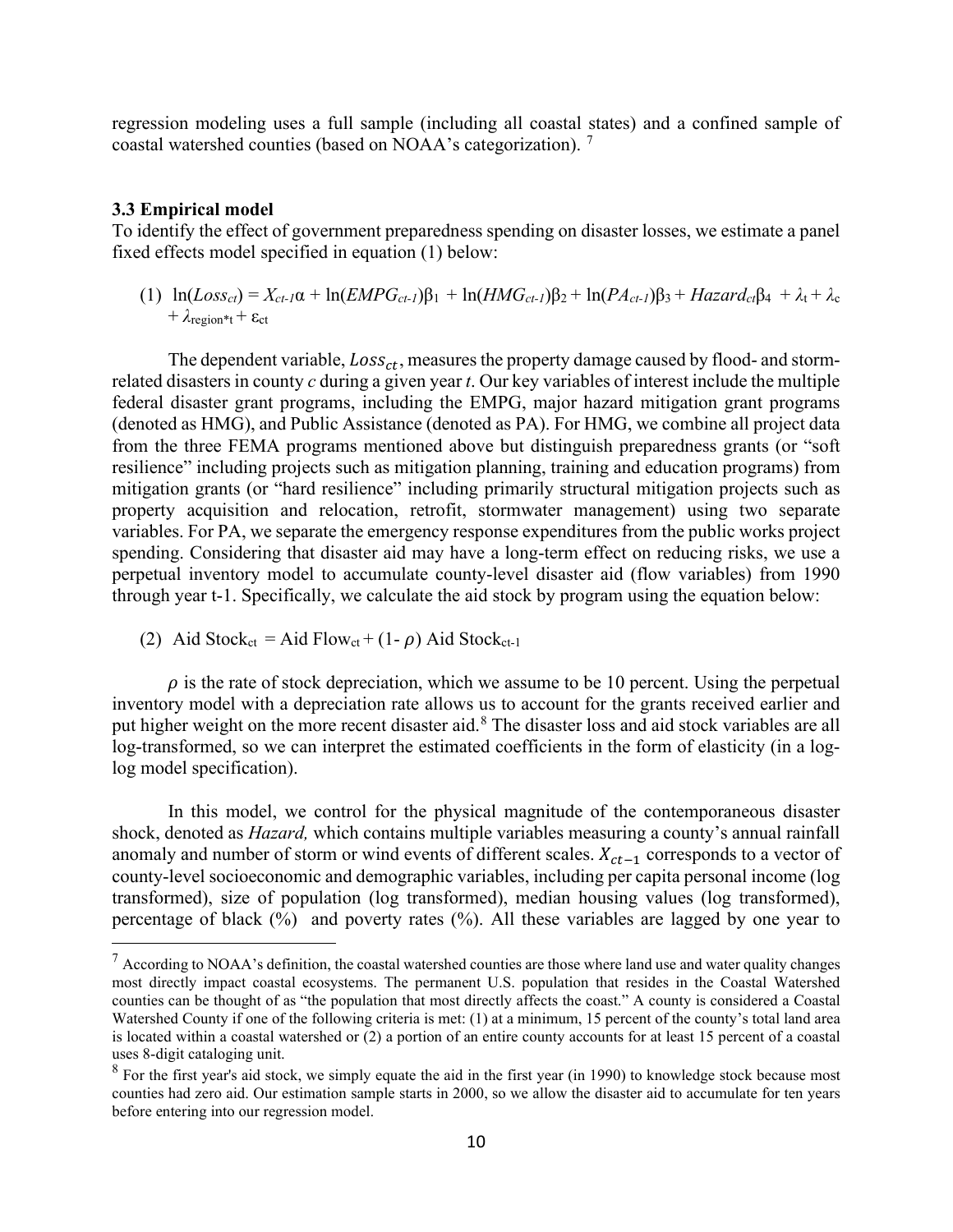mitigate the endogeneity problem. We also include the cumulative count of flood and storm PDDs a county has experienced in the past five years to account for its disaster experiences.  $\lambda_t$  denotes the year fixed effects, which control for any national shocks common to all counties in the same year (e.g., changes in the federal disaster policy and grant provision, disaster damage reporting bias).  $\lambda_c$  denotes the county fixed effects, which control for a country's time-invariant unobserved characteristics that may influence its disaster damage (e.g., the baseline flood risks such as special flood hazard areas, geography, disaster assistance received in earlier years). In this model we also include region-by-year fixed effects,  $\lambda_{region*t}$ , to account for unobserved time-varying factors that influence disaster damages in counties in the same region (Atlantic, Gulf of Mexico, Pacific, Great Lakes). Finally,  $\varepsilon_{ct}$  denotes the error term. Standard errors are clustered at the county level to allow for heteroscedasticity and flexible correlation of errors over time between the clustering units. All the data analysis and econometric modeling are performed using *Stata*. Table 1 reports the summary statistics of our main variables.

## **4. Results**

Table 2 reports our estimation results from the baseline model (equation 1) using two different samples. Specifically, column 1 is based on the full sample including all counties in the U.S. coastal states, whereas column 2 is based on a confined sample of coastal watershed counties only. Given our research interest in coastal communities, we place more emphasis on the results using the confined sample. First of all, we find that almost all the disaster grant variables are statistically significant with a negative sign, which suggests that more aid received by a county helps reduce its subsequent disaster damages when controlling for the exogenous hazard and other social factors. In column 1, we show that the EMPG grants and PA grants targeting emergency response have relatively larger loss-reduction effects compared to the other disaster grants. Specifically, a one percent increase in the two aid (stock) variables is expected to reduce flood- and storm-related damages in the following year by 0.08 and 0.07 percent, respectively. The other three aid variables, mitigation grants targeting preparedness activities or structural mitigation projects and PA grants targeting permanent works, are similar in the magnitude of their effects on reducing future damages.

Our results in column 2 indicate that these disaster grants generally have greater effects on loss mitigation in coastal counties, except that the effect of PA grants for permanent works becomes statistically insignificant. The estimates of EMPG grants and PA grants targeting emergency response consistently show larger loss-mitigating effects than the other disaster grants. One percent increase in the two aid variables would reduce disaster damage by 0.19 and 0.15 percent, respectively. These findings may suggest that communities at higher risk of flooding and storms are more efficient in using federal disaster aid for mitigating local disaster risks. This finding is also expected because disaster occurrence is more frequent in the high-risk areas, and the benefits (in terms of loss avoidance) of investments in disaster preparedness and mitigation tend to be higher in these regions.

As a robustness check, in column 3 we estimate our baseline model for coastal counties, using only disaster aid directly allocated to counties (as opposed to columns 1 and 2 in which we use the per capita aid received by both counties and states). Our estimates are largely consistent with the baseline findings in column 2, although the estimated coefficient on mitigation grants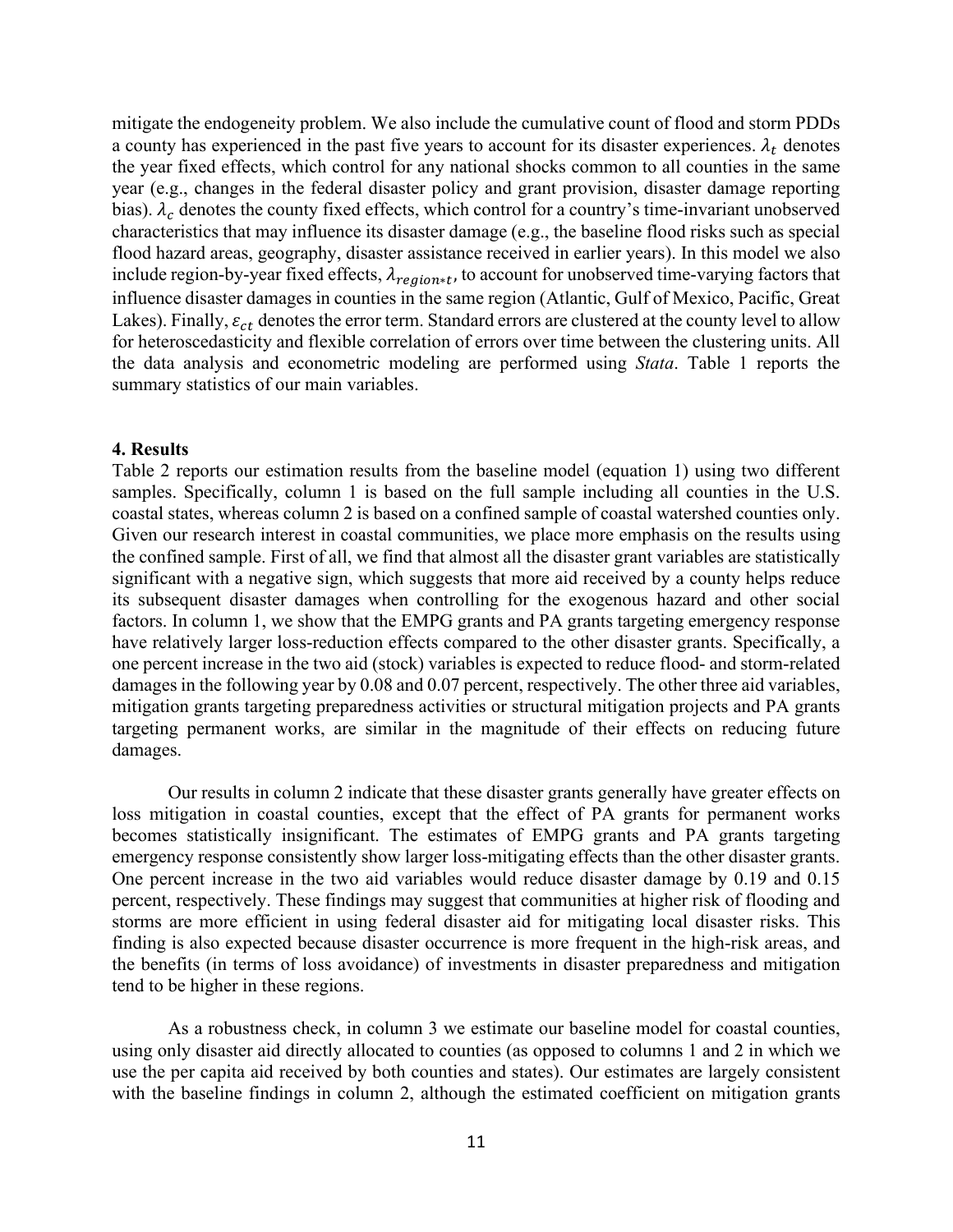targeting preparedness projects is no longer statistically significant. The magnitude of both EMPG and PA grants' (emergency response related) effect is smaller than our estimates in column 2.

Across all specifications, we show that our contemporaneous hazard variables are all statistically significant with the expected positive sign, suggesting their strong predictive power for disaster damages. The estimated coefficients on the hurricane and wind event variables all increase with the hazard magnitude, which is also consistent with our expectations. Regarding the other control variables measuring county-level socioeconomic and demographic characteristics, we find that a county with a higher percentage of black populations tends to experience fewer property damages. One possible explanation is the racial minority variable may also correlate with the lack of or low valued property and assets and lower economic exposure to natural hazards. Also, damages on average are lower in coastal counties with larger populations, all else held constant. It should be noted that all these social control variables have less within-county variation than cross-country variation. Since we use a panel fixed effects model in this research, our estimates tend to be less efficient as our empirical approach mainly exploits the within-county variations.

#### *Extension: heterogeneous effects of preparedness investments by regions*

In addition to the baseline model, we undertake an extension to examine the heterogeneity of the effects of disaster grants by regions, since natural hazards are geographically dependent. We expect that the benefits of preparedness spending may vary across regions, and the same amount of preparedness or mitigation spending may yield higher values of damage reduction in places at higher risks of coastal hazards. Table 3 reports our estimation results using the baseline model (equation 1) for coastal counties only in the four regions (Atlantic, Gulf of Mexico, Pacific, Great Lakes) separately. Because hurricanes mostly occur in the Atlantic and Gulf coast regions, the hurricane variables are dropped from the regression for the other two regions (Pacific and Great Lakes states).

Our results show that the loss-mitigating effects of disaster grants are most prominent in the Gulf Coast region. Almost all the aid variables are statistically significant with the negative sign, except for PA grants targeting permanent works. The magnitude of these estimated coefficients is also larger compared to the estimates for other regions. This may suggest that our baseline average estimates of disaster aid's effects (presented in Table 2) are driven by the Gulf coast counties, and this is likely due to the region's higher propensity of exposure to coastal hazards and particularly hurricanes. We also find that EMPG exerts a statistically significant, negative effect on disaster damages in the coastal counties in Great Lake and Pacific states, whereas its effect is insignificant for the Atlantic region. The PA grants targeting emergency responses are found to reduce damages in coastal counties in the Atlantic and Gulf coast regions. The PA grants targeting permanent works has a negative effect (only marginally significant) on damages in the Great Lakes coastal counties, while mitigation grants (preparedness activities related) have a positive coefficient in the same specification. We are not exactly clear about what drives the positive effect of preparedness funding on disaster damages. One possible explanation is that the Great Lake region is not as prone to floods and storms as the Gulf and Atlantic regions and government spending on public preparedness or mitigation activities may crowd out private adaptation actions.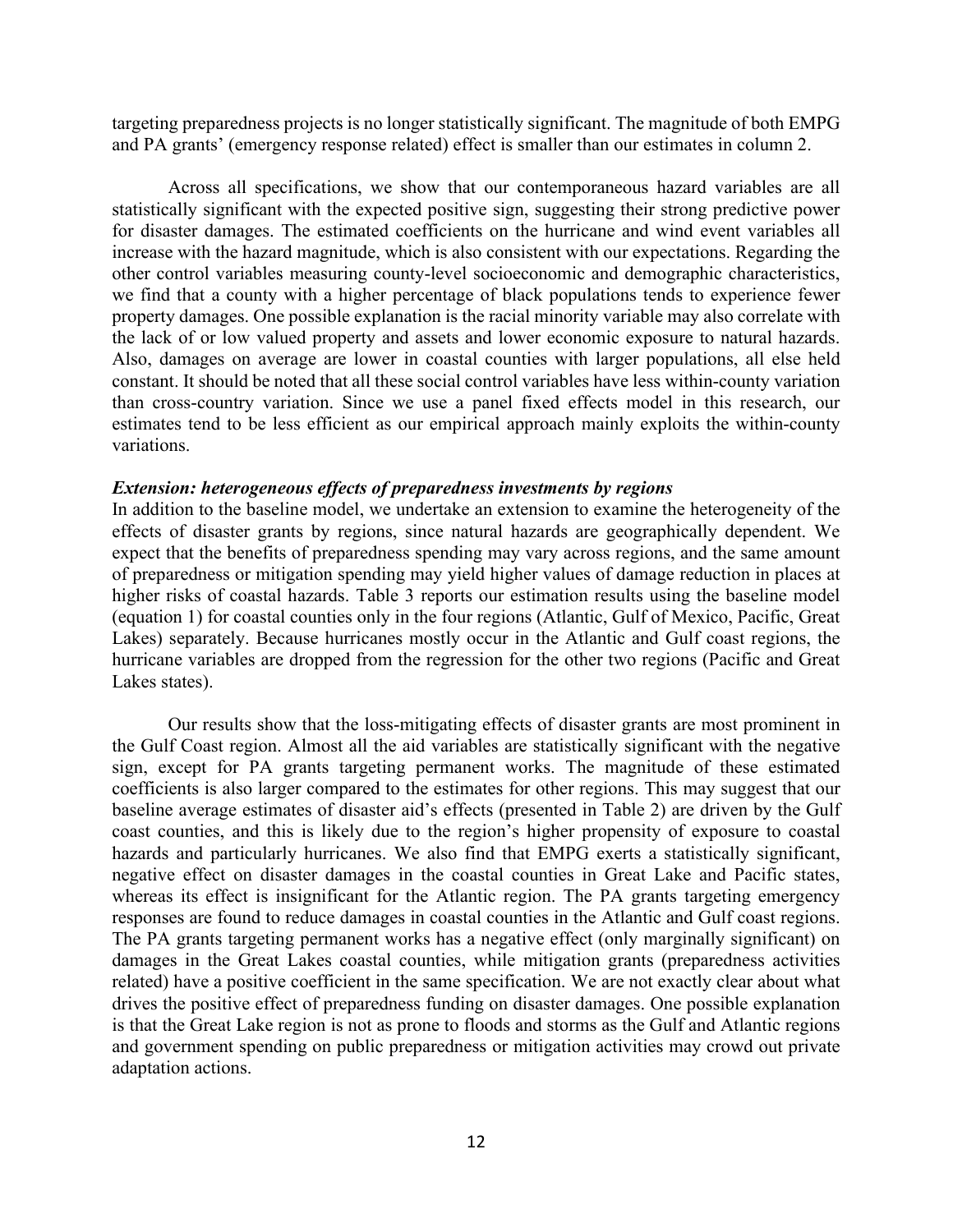#### *Extension: impact of cumulative disaster aid in the past ten years*

Note that in our baseline model, we use the disaster aid stock variables that are constructed using the perpetual inventory model which places higher weight on more recently received disaster aid. This approach assumes that the economic value of disaster aid-funded projects depreciates over time. Nonetheless, it should be noted that many of these projects, especially involving public infrastructure, may take a longer time to be completed after federal aid is disbursed. Thus, depending on the type of disaster grants, they may have a delayed effect on loss mitigation and their mitigation efficacy may not necessarily decline over time. To further test for the temporal variations in aid's effect, we use an alternative measure by calculating the sum of disaster grants (by program) received by a county in the past ten years (year t-10 through year t-1) and regress the aid variables on the current year's damages (in year t). This approach allows for equal weight placed on disaster aid disbursed in different years and accounting for the potentially delayed effect of those structure-related projects.

Table 4 reports our estimation results using the full sample (all counties in the coastal states) and confined sample (coastal watershed counties only) separately. We show that all aid variables are statistically significant and exert a negative effect on disaster damages in both specifications. Similar to our baseline findings, the effects of disaster aid are generally larger in magnitude in the coastal watershed counties than the estimates based on the full sample, suggesting higher loss-mitigating efficacy in higher-risk areas. Among all types of aid, the EMPG grant exhibits the largest effect for mitigating disaster damages in both columns, which is similar to our baseline estimates in magnitude. One noticeable difference from our baseline results is that the PA grants targeting permanent works become statistically significant for reducing disaster damages in coastal counties. This may suggest that this type of grant has delayed effects on loss mitigation.

#### *Calculating the return on investments (ROI)*

Since we use a log-log model to estimate the aid effect, we interpret our estimated coefficients in the form of elasticity. This approach, however, makes it difficult to directly interpret the aid effect in dollar units and estimate the benefit-cost ratio of government investments in preparedness and mitigation. To infer returns on investment (i.e., return in terms of damage avoidance on a \$1 spent on disaster preparedness grants), we combine our sample statistics with the estimated coefficients of different aid variables. Specifically, we use the median and mean values of unlogged disaster aid variables among counties with positive aid (i.e., including the nonzero values only) to gauge spending in dollars with one percent increase in disaster aid variables. We use the sample mean of unlogged disaster damages per county by year as the baseline to quantify the amount of damages in dollars given a one percent increase in the damage variable. We calculate the return on investment by multiplying aid coefficients with the sample average of disaster damage, which is divided by the sample statistics of disaster aid. Table 5 reports our estimates based on our regression results in Tables 2 and 4, where our regression sample differs across columns. As a robustness check, we also use the average flood damages for only county-years with positive disaster aid (a more restricted sample) as the baseline and re-estimate the returns on investment by aid program, which are reported in Table 6. Our estimates are highly similar to those in Table 5.

Overall, we find that the estimated ROIs are generally higher in coastal counties (columns 2, 3, and 4 in Tables and 6) compared to the estimates for all counties in coastal states (columns 1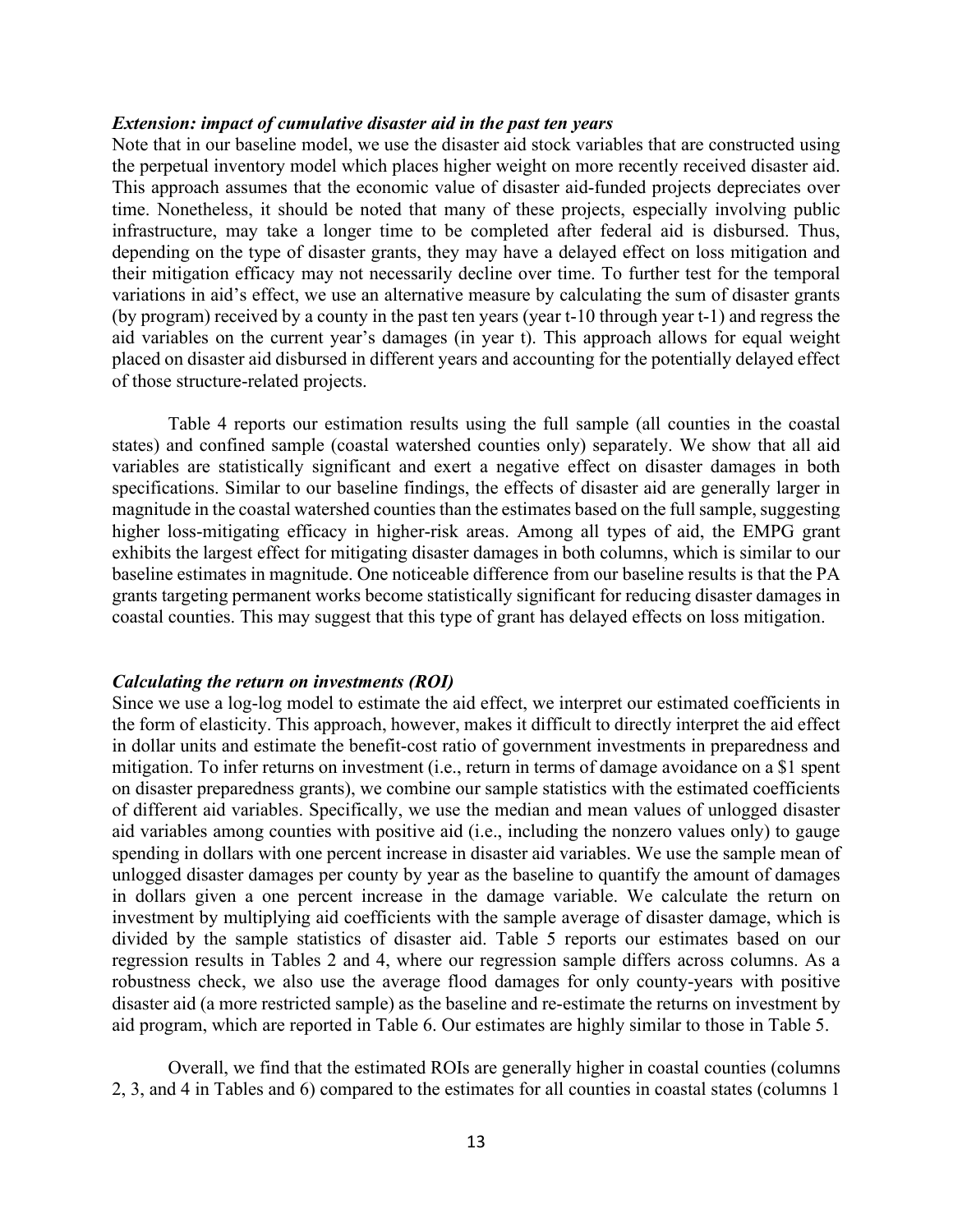and 4 ). This is because the loss-reduction effect (estimated coefficients from regression analysis) of disaster aid in coastal counties is larger in magnitude, and also the average flood damages are higher in these counties. We also note that, for all disaster aid programs, using the mean values of aid variables yields smaller ROI estimates than their median values. This is because the disaster aid data have a highly skewed distribution with larger means than medians. In this sense, an 1% increase based on sample means implies a larger increase in dollars of aid than using the median values, thereby driving down the estimated ROIs. Therefore, it is important to acknowledge that the estimated return on investment is sensitive to the choice of sample statistics.

Among different disaster aid programs, we show the EMPG grants and mitigation grants targeting the preparedness activities have relatively higher ROIs. This is presumably because the sample means and medians of these two variables are much smaller than the other three aid variables, and a one percent increase in the former translates into a relatively small amount of spending in dollars. Nonetheless, the larger ROIs of the EMPG program are also driven by its loss reduction effect suggested by our regression results (shown in Table 2-4). As we indicated earlier, the EMPG funding generally results in the largest loss-reduction effect compared to other disaster aid programs. One possible explanation could be related to the relative "transiency" of the different disaster programs examined here. Disaster assistance programs tied to PDDs can be thought to be "transitory" programs in the sense that they are only following large-scale shocks triggering PDDs. These programs are different from programs with a stable nature (e.g., EMPG) that are available on a regular annual basis and allow communities to identify gaps, strategies and prioritize projects, and ensure continuity of existing programs (both mitigation and planning). Specifically, because of the reactive nature of PDD-related aid programs, they are generally spent in a chaotic, postdisaster environment and may not yield the best desirable outcomes in terms of selecting the suits of the programs. For example, after undertaking the recovery programs provided through PA, communities could also apply for various mitigation programs (e.g., HMGP). Many of these localities are fiscally distressed (due to incurred recovery costs, depressed housing, population outmigration) in the aftermath of a disaster and may choose the type of mitigation projects that are easy to implement and maintain or even limit the extent of mitigation activities (e.g., number of buyout properties). Mismanagement of government-funded projects (Gelinas 2016) and inefficient use of funding for disaster risk management has been a common criticism of disaster aid programs (Kousky and Shabman 2017).

Second, aid programs such as EMPG allow communities to build organizational capacity in advance by developing contingency plans (e.g., immediate response evacuation and housing) and improving warning systems. Communities can also build capacity and set the stage for necessary strategic, operation and tactical post-disaster planning, and accelerate the delivery of resources, including preparing for post-disaster funding. Also important to note is that most of the programs supported by EMPG allow covering maintenance and sustainment costs for existing grants and funding for continuity planning to ensure continued functionality of vital public services (FEMA, 2021). Third, it is worth noting that compared to many disaster aid programs, EMPG provides more aid directly to state emergency management agencies to support their preparedness functions, capacity-building activities and infrastructure. Considering organization capacity, it is possible that state agencies are more capable of utilizing federal aid to coordinate emergency management functions and allocate these resources more efficiently within a state. In particular, Miao et al. (2021) apply the fiscal federalism theory to disaster mitigation and suggest that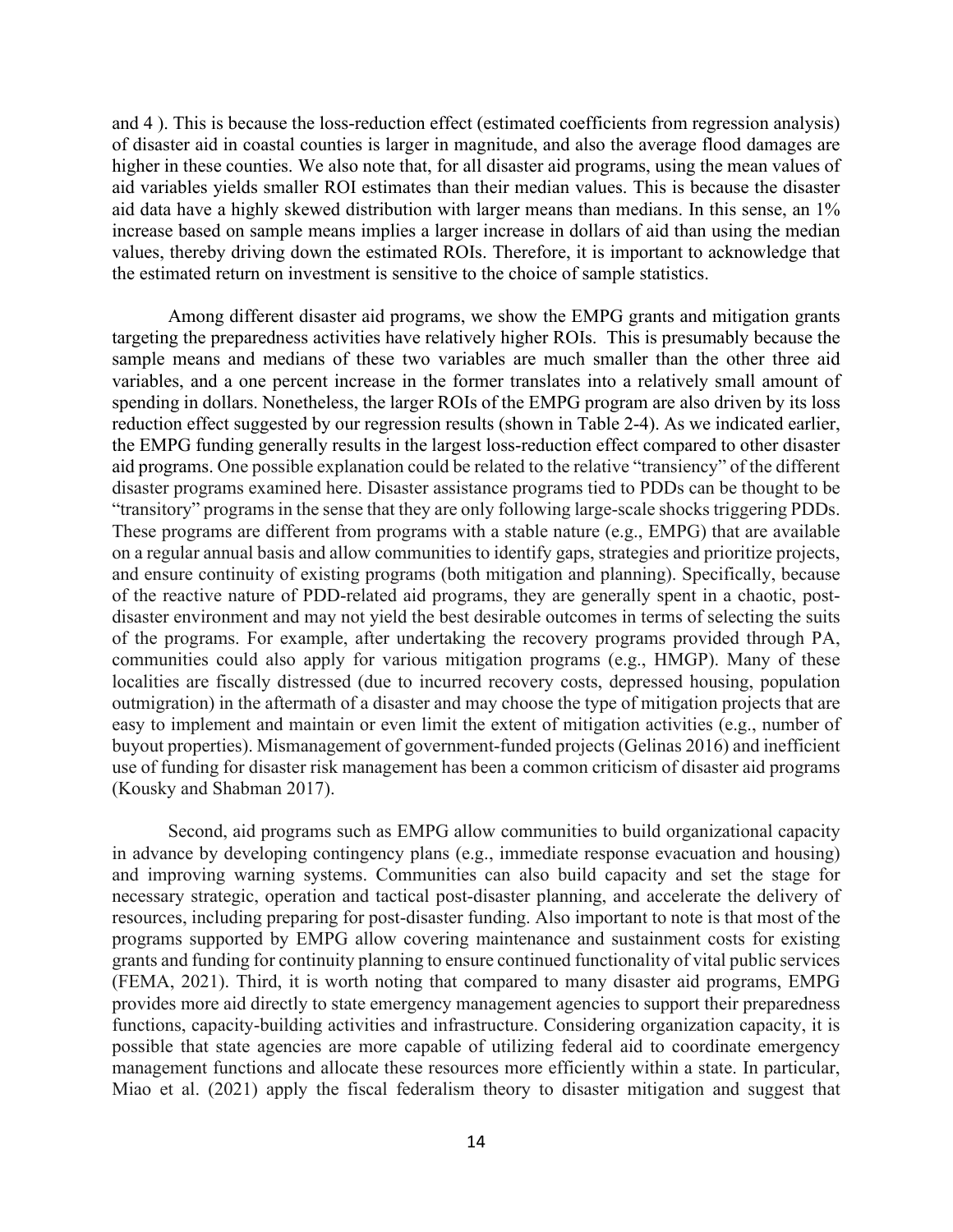decentralizing disaster mitigation funding can lead to inefficient protection against flood-related disasters. Our results may, to some extent, resonate with the proposition and findings in the aforementioned study.

It should also be noted that counties generally do not experience flooding or storms every year, since disasters are triggered by the exogenous natural hazards that are relatively rare events. Moreover, the tendency to experience damage varies spatially by place depending on geographic characteristics and other social and resilience factors. There is also significant variation across the country in the distribution of federal disaster aid and related assistance. While in this subsection we provide a range of estimated ROIs in dollars, the ROIs should be subject to locations; in other words, one dollar spending on preparedness and mitigation should in theory result in higher returns on investment or avoided damage in higher-risk regions. In this context, our regression estimates of loss reduction effect (in the percentage term) can be particularly useful if they are integrated with local average disaster damages and disaster aid or expenditures in a specific locality to generate more meaningful ROI estimates. Lastly, it is important to note that our analysis is based on historical weather and disaster damages data. As climate change is changing the pattern of local precipitation and likely makes extreme weather events more frequent and intense (IPCC, 2012), our ROI on disaster mitigation and preparedness could be underestimated. It is crucial that the ROIs account for the projected future climate risks at the locality level.

### **5. Conclusion**

In this research, we empirically examine the effect of multiple federal disaster aid programs on reducing subsequent flood-related damages across U.S. coastal states, with a particular focus on government preparedness expenditures. Our empirical analysis draws on panel data of nearly 2,000 counties over the years 2000-2019 and estimates a fixed effects model that controls for the unobserved cross-county heterogeneity and other time-varying socioeconomic and demographic attributes. Our analysis distinguishes different types of aid programs and aid targeting different functions, including preparedness (emergency management), mitigation (soft resilience/preparedness vs. hard resilience/structural mitigation), response (emergency protective measures) and recovery (permanent works). This study is the first to account for the differences among aid programs and funded projects (particularly the difference between preparedness and mitigation) and also the first to explicitly examine the resilience implications of disaster aid for coastal communities.

Our results show that disaster aid generally helps reduce subsequent flood-related property damage at the county level, while this loss-reduction effect varies by program and by region. Among all disaster aid programs, we find that the EMPG results in the largest reduction of future flood damages: a one percent increase in the cumulative aid stock causes a 0.08 percent decrease in damages across U.S. coastal states and reduces the damages in coastal counties by 0.19 percent. The Public Assistance grants supporting emergency response are also found to yield a strong loss reduction effect: a one percent increase in the aid is expected to reduce subsequent flood damage by 0.07-0.15 percent. In terms of regional heterogeneity, we show that the impacts of disaster aid are stronger in coastal counties compared to non-coastal counties, and are most prominent in the Gulf Coast region. To put these estimated coefficients into perspective, we use the sample statistics of disaster aid and damages variables to estimate the return on government investment in disaster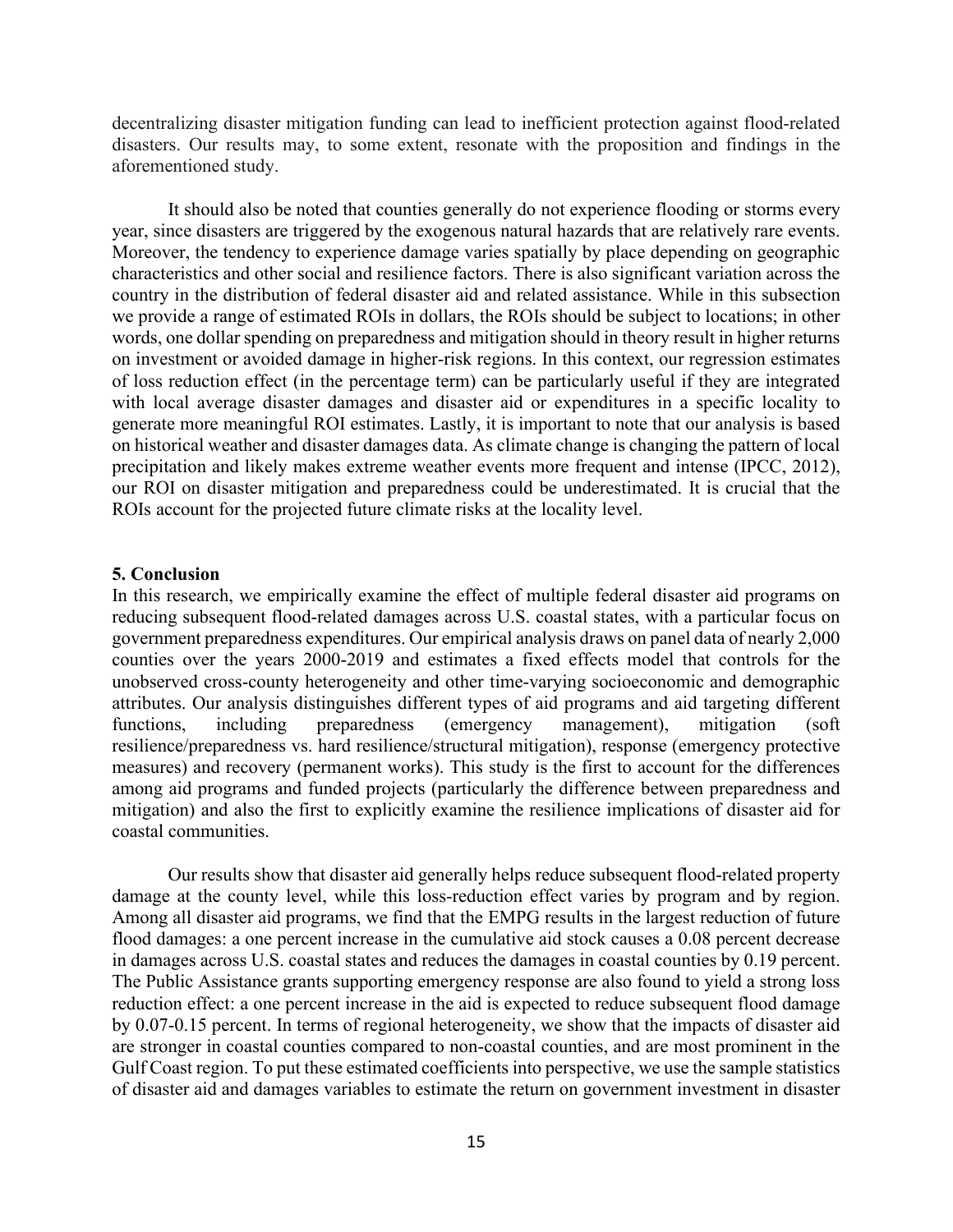management. We estimate that one dollar spent on the EMPG program generates economic returns, in the form of avoided damage, with a range of 3-5 dollars on average and even higher in coastal counties, of 14-27 dollars. The mitigation grants targeting preparedness and soft resilience activities yields returns, with a wider range, of 1-7 dollars on average and 5 - 32 dollars in coastal counties. We do note that the estimated return on investment is sensitive to the choice of sample statistics used for making such inferences.

It is important to note that, in this research, we take an ex-post approach to estimate the link between government investments (e.g., in preparedness and mitigation) and observed disaster damages to infer the economic value of disaster preparedness. This approach is different from the engineering-based probabilistic loss estimation models and places more emphasis on causal inference using empirical data. Another approach for estimating the benefits of non-market goods and the provision of public services (such as preparedness and mitigation) is to elicit the average individual willingness to pay (WTP) for such goods using contingent valuation (CV) surveys. For example, a recent study by Wehde et al. (2021) employs a CV approach to estimate the public WTP for a weather app that provides continuously updated probabilistic hazard information. They estimate that the mean WTP for this good is 7.53 per person, which is converted into an estimated value of \$901 million - \$1.56 billion using the total U.S. population. Nonetheless, the CV approach is based on people's stated preferences and commonly suffers from the hypothetical bias, where respondents tend to report WTP higher than their actual WTP because the situation is unrealistic (Champ and Bishop 2001).

Similarly, a report recently released by the U.S. Council of the International Association of Emergency Managers (IAEM-USA) and the National Emergency Management (NEMA) estimated that the return on one-dollar per capita spending from EMPG exceeds \$700 million. Their estimates were based on a survey of over 1,000 state and local emergency management agencies, yet details about their evaluation methodology were missing and may lack methodological rigor.<sup>[9](#page-16-0)</sup> One direction for future research is to combine surveys and observational data. For instance, a survey instrument for local emergency managers will allow for collecting more detailed information about not only program/project spending but also specific activities (e.g., drill, training) at the locality level. Such data could be combined with disaster damages to analyze the loss reduction effect of specific preparedness activities and spending through regression analysis. It is also important for future research to compare these empirical estimates derived from the ex-post approach with estimates based on CV and WTP surveys on similar preparedness activities. Lastly, it should also be noted that this study focuses on governmentfunded public disaster projects and community preparedness, while preparedness also includes a variety of activities carried out by individuals and households. More future research should seek to provide more empirical evidence on the loss reduction effect of private preparedness behaviors.

<span id="page-16-0"></span><sup>&</sup>lt;sup>9</sup> This report was retrieved from<https://www.nemaweb.org/index.php/resources/#reportsandpubs>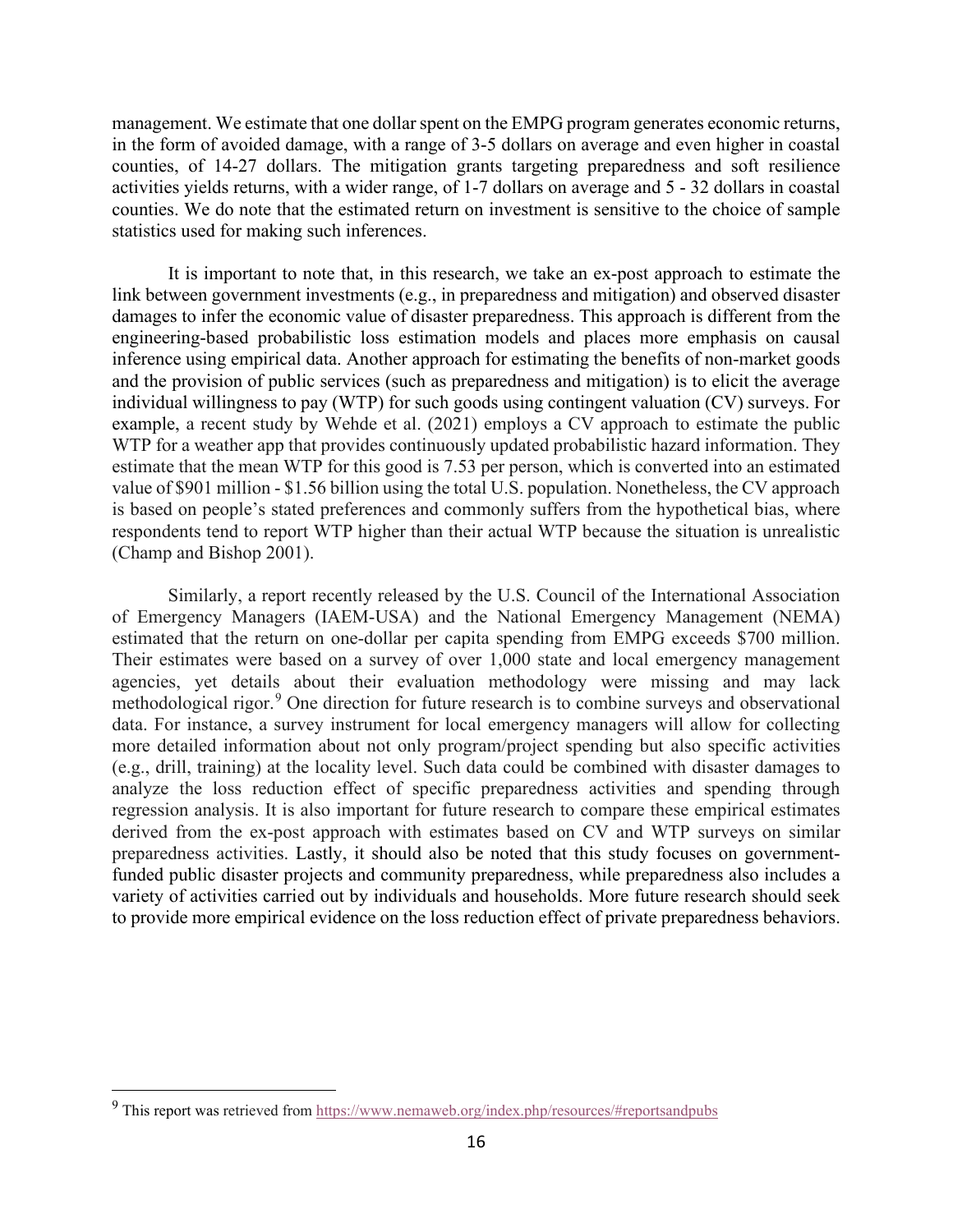# **References**

CBO (2007) Potential Cost Savings from the Pre-Disaster Mitigation Program. Congressional Budget Office.

Champ, P., and Bishop, R. (2001). Donation payment mechanisms and contingent valuation: An empirical study of hypothetical bias. *Environmental & Resource Economics*, 19(4): 383-402.

Davlasheridze M, Fisher-Vanden K, Allen Klaiber H (2017) The effects of adaptation measures on hurricane induced property losses: Which FEMA investments have the highest returns? *Journal of Environmental Economics and Management* 81:93-114.

Davlasheridze M, Geylani PC (2017) Small Business vulnerability to floods and the effects of disaster loans*. Small Business Economics*, 49:865-888.

Davlasheridze, M., Atoba, K.O., Brody, S., Highfield, W., Merrel, W., Ebersole, B., Purdue, A., and Gilmer, R.W. (2019). Economic impacts of storm surge and the cost-benefit analysis of a coastal spine as the surge mitigation strategy in Houston-Galveston area in the USA. *Mitigation and Adaptation Strategies for Global Change*, 24, 319-354.

Davlasheridze M, and Miao, Q. (2019). Does Federal Disaster Assistance Affect Private Protection Behavior: An Empirical Analysis of Household Purchase of Flood Insurance, *Land Economics*, 2019, 95(1): 124-145.

Davlasheridze M, and Miao, Q. (2021a). Natural disasters, public housing, and the role of disaster aid. *Journal of Regional Science*, 61(5): 1113-1135.

Davlasheridze M, and Miao, Q. (2021b). Does Post-disaster Aid Promote Community Resilience: Evidence from Federal Disaster Programs. *Natural Hazards*, 109, 63-68.

Donahue AK, Joyce PG (2001) A Framework for Analyzing Emergency Management with an Application to Federal Budgeting Public Administration Review 61:728-740 doi:10.1111/0033- 3352.00143.

Donahue AK., Eckel, CC., and Wilson, R.K. (2013) Ready or Not? How Citizens and Public Officials Perceive Risk and Preparedness. American Review of Public Administration XX(X) 1- 23.

Downey DC (2016) Disaster Recovery in Black and White: A Comparison of New Orleans and Gulfport. *The American Review of Public Administration.* 46:51-74

FEMA. (2010). IS-1 emergency manager: An orientation to the position. Retrieved from http://training.fema.gov/EMIWeb/IS/courseOverview.aspx?code=is-1.a

FEMA. (2021). FEMA Preparedness Grants Manual. Available online: [https://www.fema.gov/sites/default/files/documents/FEMA\\_2021-Preparedness-Grants-](https://www.fema.gov/sites/default/files/documents/FEMA_2021-Preparedness-Grants-Manual_02-19-2021.pdf)[Manual\\_02-19-2021.pdf](https://www.fema.gov/sites/default/files/documents/FEMA_2021-Preparedness-Grants-Manual_02-19-2021.pdf)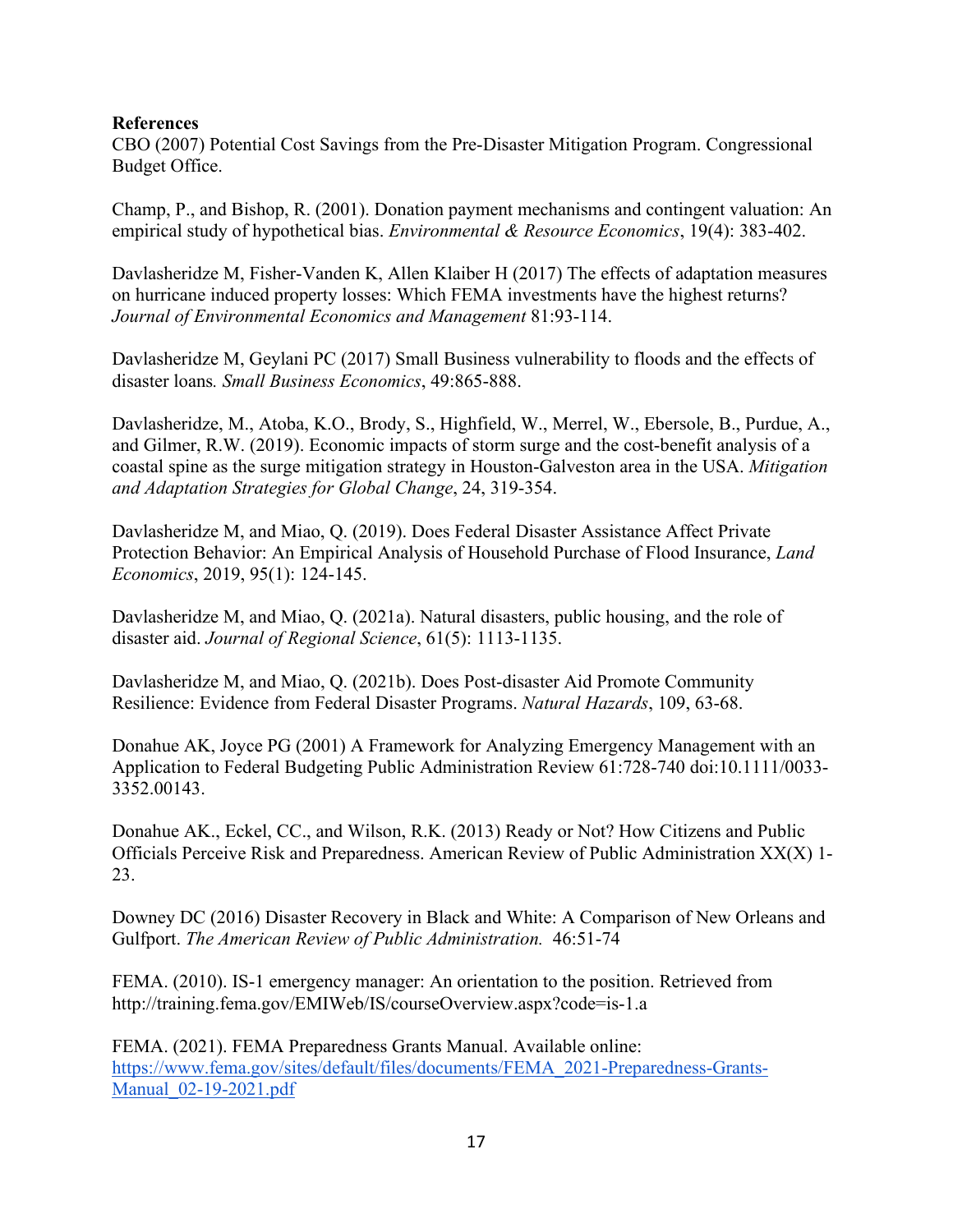Gall M, Borden KA, Cutter SL (2009) When Do Losses Count? Bulletin of the American Meteorological Society 90:799-810 doi:10.1175/2008bams2721.1

Gelinas N (2016) The real scandal of New Your City's Sandy recovery. New York post <https://nypost.com/2016/09/25/the-real-scandal-of-new-york-citys-sandy-recovery/>

Hawley K, Moench M, Sabbag L (2012) Understanding the economics of flood risk reduction: a preliminary analysis. Institute for Social and Environmental Transition-International, Boulder

Healy A, Malhotra N (2009) Myopic Voters and Natural Disaster Policy. *American Political Science Review* 103:387-406.

Intergovernmental Panel on Climate Change (IPCC). (2012). Managing the risks of extreme events and disasters to advance climate change adaptation (Special report of working groups I and II of the Intergovernmental Panel on Climate Change). Retrieved from [http://ipcc](http://ipcc-wg2.gov/SREX/images/uploads/SREX-All_FINAL.pdf)[wg2.gov/SREX/images/uploads/SREX-All\\_FINAL.pdf.](http://ipcc-wg2.gov/SREX/images/uploads/SREX-All_FINAL.pdf)

Kapucu, N. (2006). Interagency Communication Networks During Emergencies. *American Review of Public Administration*, 207-225.

Kapucu, N., Arslan, T., & Collins, M. L. (2010). Examining Intergovernmental and Interorganizational Response to Catastrophic Disasters: Toward a Network-Centered Approach. *Administration & Society*, 1-26.

Kousky, C., Ritchie, L., Tierney, K., and Lingle, B. (2019) Return on investment analysis and its applicability to community disaster preparedness activities: calculating costs and return. International Journal of Disaster Risk Reduction. 41, 101296.

Kousky C, Shabman L (2017) Policy Nook: "Federal Funding for Flood Risk Reduction in the US: Pre- or Post-Disaster?" Water Economics and Policy 03:1771001 doi:10.1142/s2382624x17710011

Mechler, R. (2016). Reviewing Estimates of the Economic Efficiency of Disaster Risk Management: Opportunities and Limitations of Using Risk-Based Cost-Benefit Analysis. *Nat Hazards*, 2121-2147.

Miao, Q (2018). The Fiscal Implications of Managing Natural Disasters for National and Subnational Governments Oxford Research Encyclopedia of Natural Hazard Science, 2018. DOI: 10.1093/acrefore/9780199389407.013.194

Miao, Q., Hou, Y., and Abrigo, M. (2018), Measuring the Fiscal Shocks of Natural Disasters: A Panel Study of the U.S. States, *National Tax Journal*, 71(1):11-44.

Miao, Q., Chen, C., Lu, Y., and Abrigo, M (2020) Natural Disasters and Financial Implications for Subnational Governments: Evidence from China, Public Finance Review, 48(1):72-101.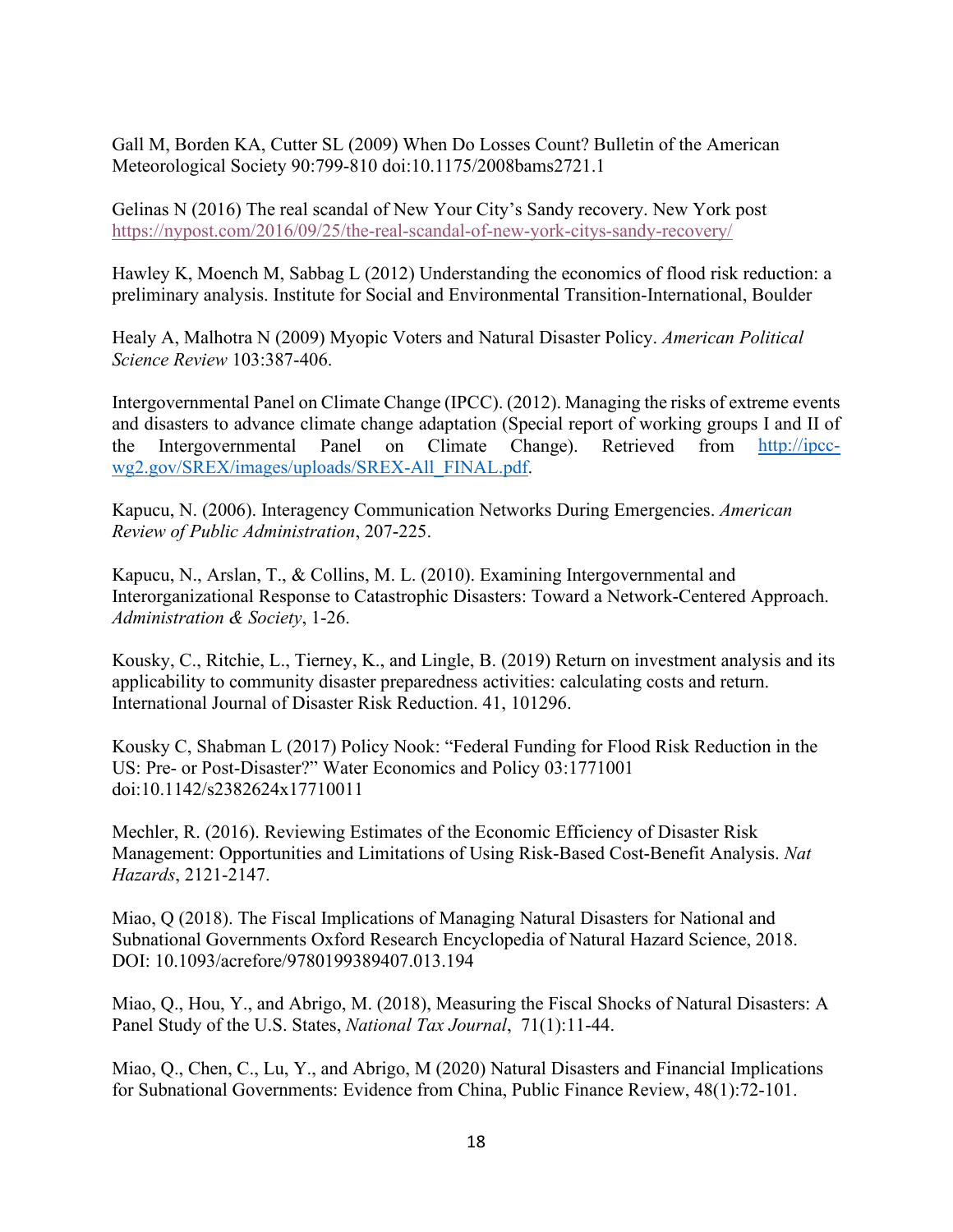Miao, Q., Shi, Y., and Davlasheridze, D. (2020) Fiscal Decentralization and Natural Disaster Mitigation: Evidence from the United States, *Public Budgeting and Finance*, <https://doi.org/10.1111/pbaf.12273>

Miao, Q., and Davlasheridze, M. (2022). Managed retreat in the face of climate change: Examining factors influencing buyouts of floodplain properties. *Natural Hazards Review*, 23(1), 04021063.

Moench M, Mechler R, Stapelton S (2007) The costs and benefits of disaster risk management and cost benefit analysis. Background paper prepared for UNISDR High level Platform on Disaster Risk Reduction. Geneva, June 4–7, 2007.

Moynihan, D. (2009). The Network Governance of Crisis Response: Case Studies of Incident Command Systems. *Journal of Public Administration Research and Theory*, 895-915.

Multihazard Mitigation Council. (2005). *Natural Hazard Mitigation Saves: An Independent Study to Assess the Future Savings from Mitigation Activities.* Washington, D.C.: National Institute of Building Sciences.

Multihazard Mitigation Council. (2017). *Natural Hazard Mitigation Saves: 2017 Interim Report: Summary of Findings.* Washington, D.C.: National Institute of Building Sciences.

Multi-Hazard Mitigation Council (2019). Natural Hazard Mitigation Saves: 2019 Report. Principal Investigator Porter, K.; Co-Principal Investigators Dash, N., Huyck, C., Santos, J., Scawthorn, C.; Investigators: Eguchi, M., Eguchi, R., Ghosh., S., Isteita, M., Mickey, K., Rashed, T., Reeder, A.; Schneider, P.; and Yuan, J., Directors, MMC. Investigator Intern: Cohen-Porter, A. National Institute of Building Sciences. Washington, DC. www.nibs.org

National Research Council of the National Academies. 2006. Facing Hazards and Disasters: Understanding Human Dimensions. The National Academies Press: Washington, D.C.

Shreve, C., & Kelman, I. (2014). Does Mitigation Save ? Reviewing Cost-Benefit Analyses of Disaster Risk Reduction . *International Journal of Disaster Risk Reduction*, 213-235.

Sutton, J. and Tierney, K. (2006). Disaster Preparedness: Concepts, Guidance and Research. Report prepared for the Fritz Institute Assessing Disaster Preparedness Conference Sebastopol, California, November 3 and 4, 2006.

UNICEF. (2015). *UNICEF/WFP Return on Investment for Emergency Preparedness Study.* 

UNICEF. (2017). *Return on Investment in Emergency Preparedness Phase 2 of a United Nations Inter-Agency Project to Develop a Toolkit for the Humanitarian Community.*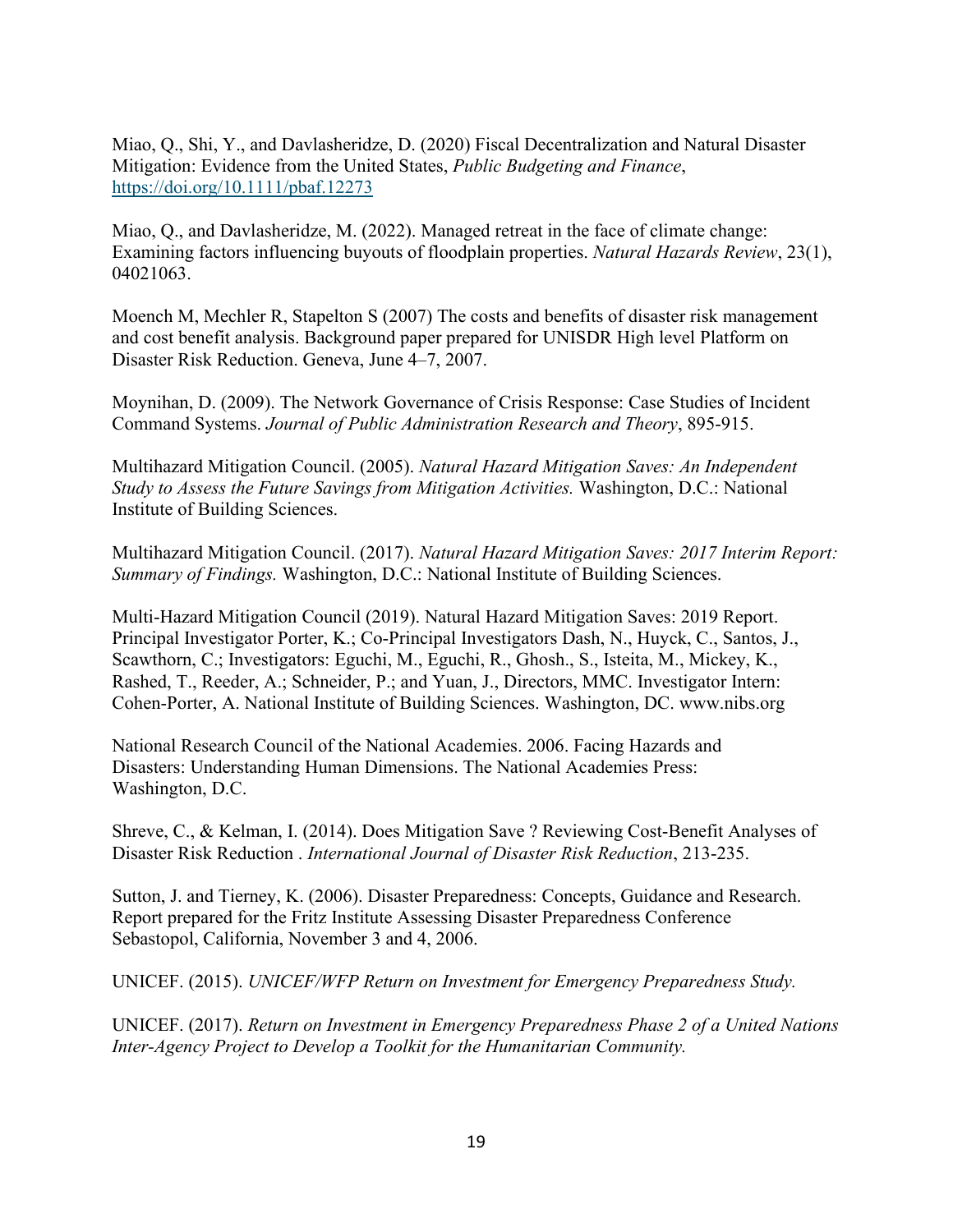Wehde, W., Ripberger, J.T., Jenkins-Smith, H., Jone, B.A., Allan, J.N., and Silva, C.L. (2021). Public willingness to pay for continuous and probabilistic hazard information. *Natural Hazards Review*, 22, 2, 04021004. DOI: 10.1061/(ASCE)NH.1527-6996.0000444.

Welsch, D.M., Winden, M.W., and Zimmer, D.M. (2022). The effect of flood mitigation spending on flood damages: Accounting for dynamic feedback. *Ecological Economics*, 192, 107273.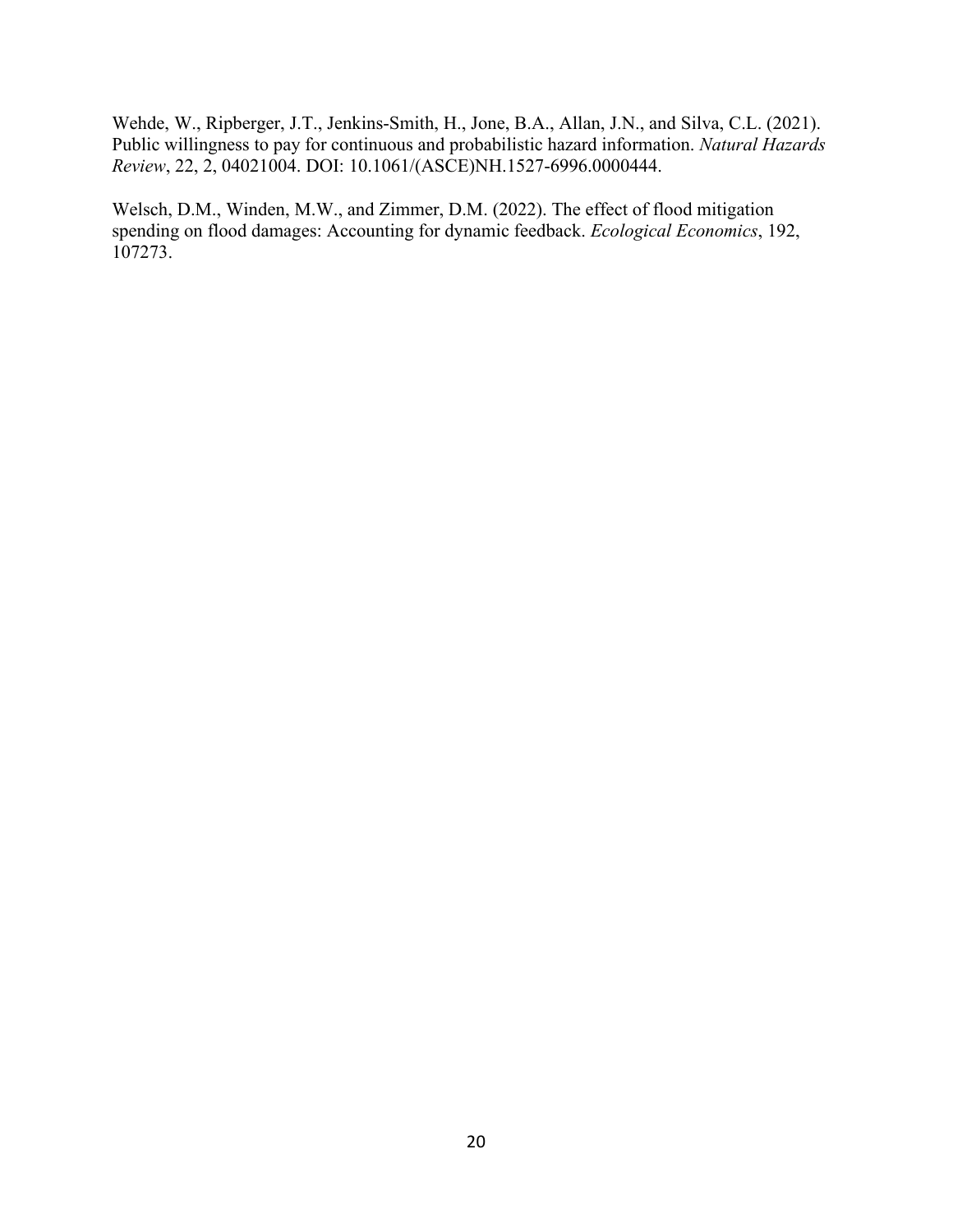| Tadiy 1. Summary Statistics of Main Variables   |          |           |                  |                |
|-------------------------------------------------|----------|-----------|------------------|----------------|
|                                                 | Mean     | Std. Dev. | Min              | <b>Max</b>     |
| full sample ( $obs = 37,620$ )                  |          |           |                  |                |
| property damages (log)                          | .7982871 | 1.404633  | $\boldsymbol{0}$ | 12.76145       |
| EMPG grants (log)                               | .2978479 | .6693359  | $\boldsymbol{0}$ | 6.474397       |
| Mitigation grants - Preparedness (log)          |          | .9319426  | $\boldsymbol{0}$ | 7.753869       |
| Mitigation grants - structural mitigation (log) | 1.511439 | 1.567755  | $\boldsymbol{0}$ | 10.05298       |
| Public Assistance - emergency response (log)    | 2.608414 | 1.769105  | $\boldsymbol{0}$ | 11.19918       |
| Public Assistance - permanent works (log)       | 2.996488 | 1.889138  | $\boldsymbol{0}$ | 11.07708       |
| Rainfall anomaly                                | .2590553 | 1.20953   | $-6.824703$      | 8.99921        |
| # of hurricanes (category 1)                    | .0009835 | .032183   | $\boldsymbol{0}$ | $\overline{2}$ |
| # of hurricanes (category 2)                    | .000319  | .0192886  | $\boldsymbol{0}$ | $\overline{2}$ |
| # of hurricanes (category $3+$ )                | .0002127 | .0145813  | $\boldsymbol{0}$ | 1              |
| # of gale events                                | .3650452 | .4814492  | $\boldsymbol{0}$ | $\mathbf{1}$   |
| # of storm wind events                          | .2909888 | .4542244  | $\boldsymbol{0}$ | 1              |
| # of severe storm wind events                   | .046757  | .2111208  | $\boldsymbol{0}$ | 1              |
| # of flood & storm PDDs in past 5 years         | 1.787507 | 1.655963  | $\boldsymbol{0}$ | 11             |
| Personal income per capita (log)                | 10.58655 | .2373323  | 9.633583         | 12.19038       |
| Population (log)                                | 10.68735 | 1.405251  | 5.556828         | 16.12861       |
| Median housing values (log)                     | 11.85785 | .4877896  | 9.940042         | 14.22313       |
| Poverty rates $(\% )$                           | 15.33351 | 6.342459  | 2.5              | 49.3           |
| Percentage of African American (%)              | 12.67335 | 16.61089  | $\boldsymbol{0}$ | 86.73226       |

# **Table 1. Summary Statistics of Main Variables**

**Sample of coastal counties (obs = 12,522)**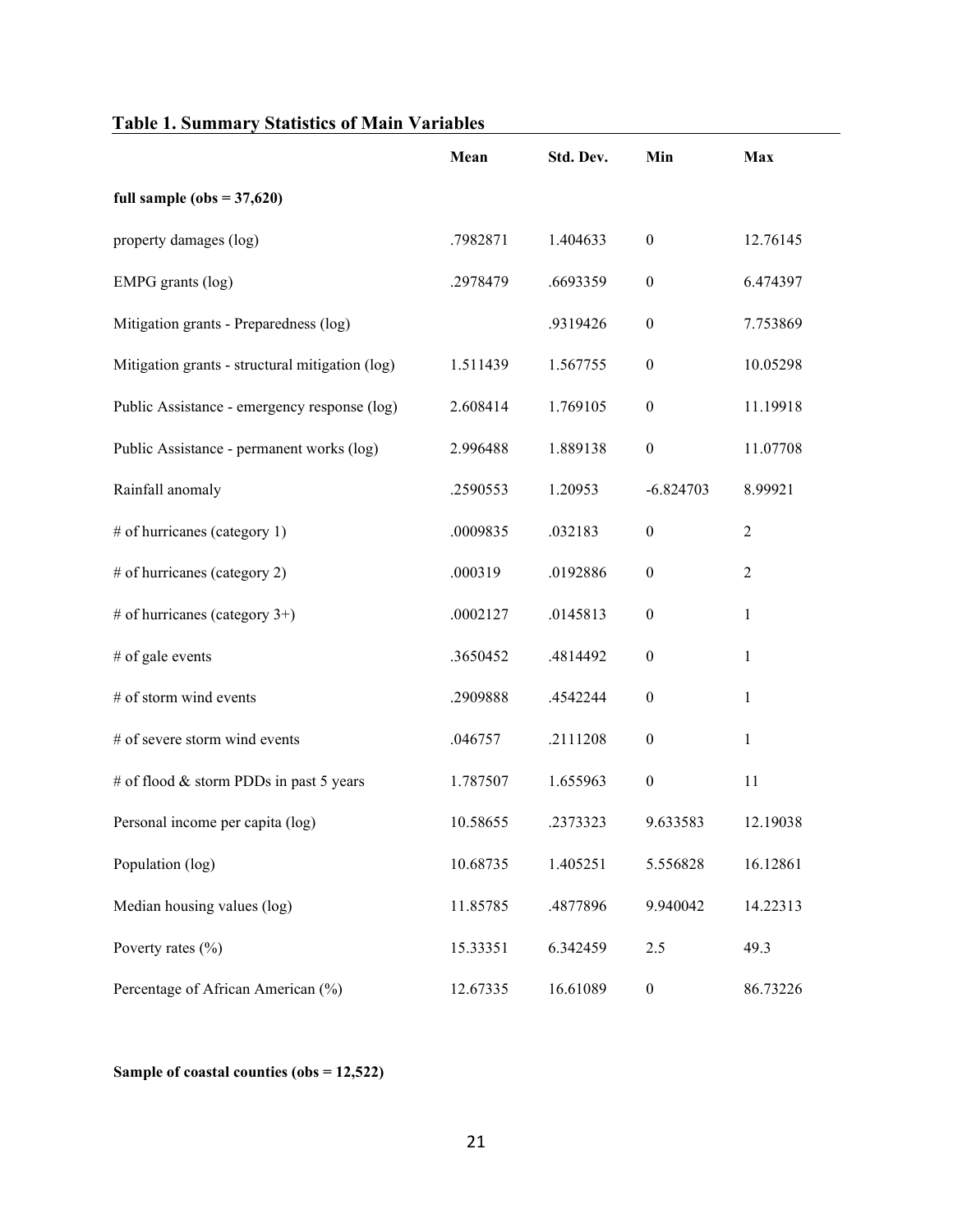|                                                 | Mean     | Std. Dev. | Min              | Max            |
|-------------------------------------------------|----------|-----------|------------------|----------------|
| property damages (log)                          | .831541  | 1.580116  | $\boldsymbol{0}$ | 12.76145       |
| EMPG grants (log)                               | .317272  | .6900183  | $\boldsymbol{0}$ | 4.557687       |
| Mitigation grants - Preparedness (log)          | .8228282 | .9284854  | $\boldsymbol{0}$ | 7.304007       |
| Mitigation grants - structural mitigation (log) | 1.721937 | 1.64612   | .0074201         | 10.05298       |
| Public Assistance - emergency response (log)    | 2.753419 | 2.038244  | $\boldsymbol{0}$ | 11.19918       |
| Public Assistance - permanent works (log)       | 2.972854 | 2.101494  | $\boldsymbol{0}$ | 11.07708       |
| Rainfall anomaly                                | .2567537 | 1.172772  | -4.700679        | 8.325779       |
| # of hurricanes (category 1)                    | .0022361 | .0488976  | $\boldsymbol{0}$ | $\overline{2}$ |
| # of hurricanes (category 2)                    | .0008785 | .03221    | $\boldsymbol{0}$ | $\overline{2}$ |
| # of hurricanes (category $3+$ )                | .0003993 | .0199792  | $\boldsymbol{0}$ | $\mathbf{1}$   |
| # of gale events                                | .3947452 | .4888154  | $\boldsymbol{0}$ | $\mathbf{1}$   |
| # of storm wind events                          | .2464463 | .4309586  | $\boldsymbol{0}$ | $\mathbf{1}$   |
| # of severe storm wind events                   | .0452803 | .2079266  | $\boldsymbol{0}$ | 1              |
| # of flood & storm PDDs in past 5 years         | 2.111164 | 1.87317   | $\boldsymbol{0}$ | 11             |
| Personal income per capita (log)                | 10.65628 | .2768079  | 9.633583         | 12.19038       |
| Population (log)                                | 11.21224 | 1.481592  | 6.001415         | 16.12861       |
| Median housing values (log)                     | 12.08427 | .5390579  | 10.32514         | 14.22313       |
| Poverty rates (%)                               | 14.53977 | 6.181121  | 2.5              | 45.7           |
| Percentage of African American (%)              | 14.04959 | 15.57114  | $\boldsymbol{0}$ | 79.61105       |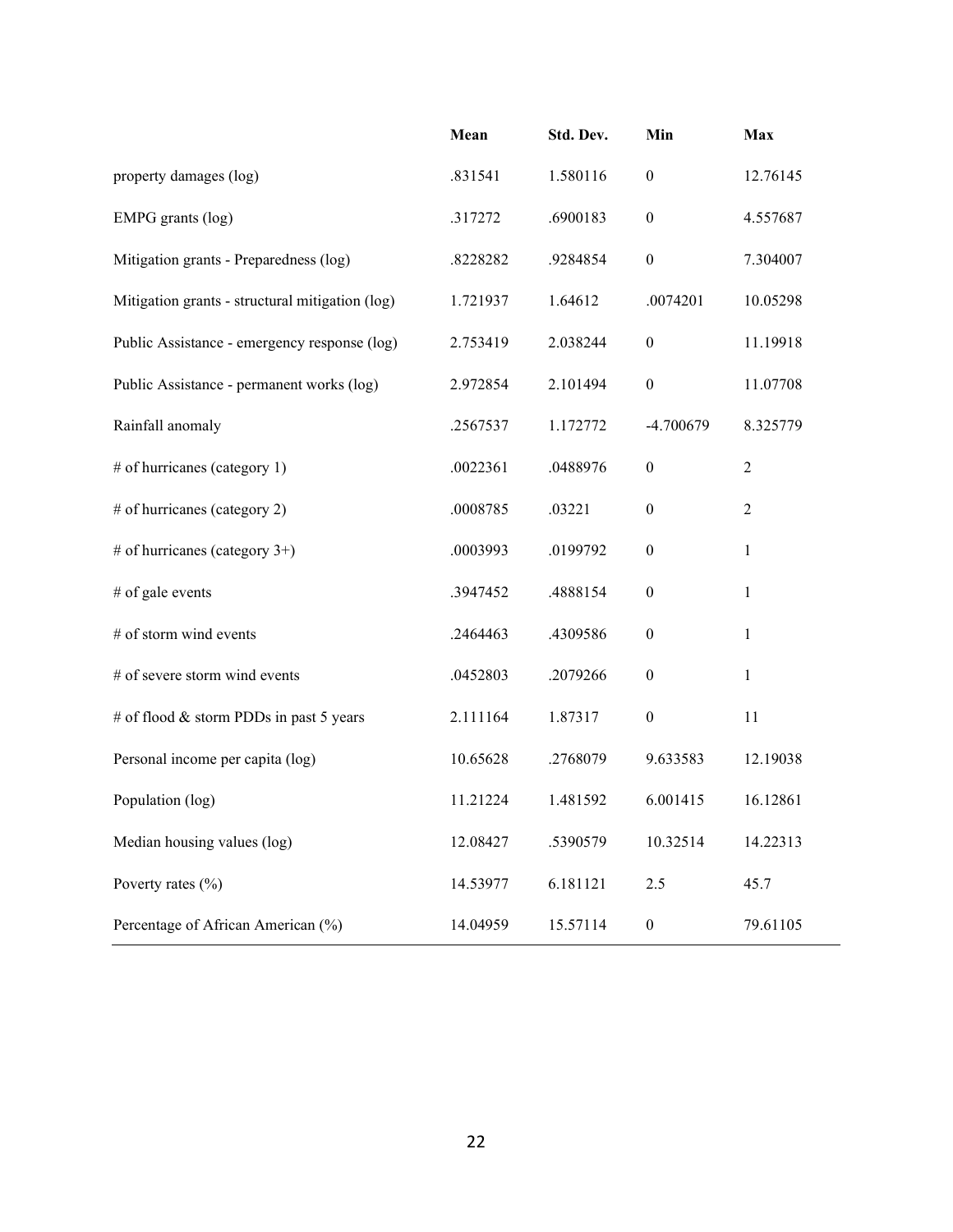|                                                 | (1)          | (2)          | (3)          |
|-------------------------------------------------|--------------|--------------|--------------|
| EMPG grants (log)                               | $-0.0754***$ | $-0.189***$  | $-0.0968***$ |
|                                                 | (0.0221)     | (0.0364)     | (0.0357)     |
| Mitigation grants - Preparedness (log)          | $-0.0277*$   | $-0.0580**$  | $-0.0374$    |
|                                                 | (0.0147)     | (0.0259)     | (0.0246)     |
| Mitigation grants - structural mitigation (log) | $-0.0263**$  | $-0.0491***$ | $-0.0560***$ |
|                                                 | (0.0112)     | (0.0185)     | (0.0167)     |
| Public Assistance - emergency response (log)    | $-0.0657***$ | $-0.147***$  | $-0.132***$  |
|                                                 | (0.0150)     | (0.0270)     | (0.0221)     |
| Public Assistance - permanent works (log)       | $-0.0288**$  | $-0.0233$    | $-0.0305*$   |
|                                                 | (0.0126)     | (0.0224)     | (0.0184)     |
| Rainfall anomaly                                | $0.293***$   | $0.294***$   | $0.290***$   |
|                                                 | (0.00945)    | (0.0190)     | (0.0191)     |
| # of hurricanes (category 1)                    | $2.383***$   | $1.948***$   | $1.920***$   |
|                                                 | (0.513)      | (0.537)      | (0.544)      |
| # of hurricanes (category 2)                    | $2.553***$   | $1.977*$     | $1.933*$     |
|                                                 | (0.965)      | (1.045)      | (1.049)      |
| # of hurricanes (category 3+)                   | $6.614***$   | $7.504***$   | $7.462***$   |
|                                                 | (1.526)      | (0.579)      | (0.564)      |
| # of gale events                                | $0.280***$   | $0.295***$   | $0.300***$   |
|                                                 | (0.0258)     | (0.0494)     | (0.0492)     |
| # of storm wind events                          | $0.356***$   | $0.332***$   | $0.330***$   |
|                                                 | (0.0266)     | (0.0544)     | (0.0545)     |
| # of severe storm wind events                   | $0.515***$   | $0.393***$   | $0.391***$   |
|                                                 | (0.0441)     | (0.0897)     | (0.0898)     |
| # of flood & storm PDDs in past 5 years         | $-0.000370$  | $0.0219**$   | 0.0172       |
|                                                 | (0.00660)    | (0.0111)     | (0.0108)     |
| Personal income per capita (log)                | $-0.0805$    | $-0.463$     | $-0.741**$   |
|                                                 | (0.138)      | (0.292)      | (0.296)      |
| Population (log)                                | $-0.231$     | $-0.716**$   | $-0.556*$    |
|                                                 | (0.150)      | (0.300)      | (0.289)      |
| Median Housing values (log)                     | $-0.0478$    | 0.235        | $0.292*$     |
|                                                 | (0.107)      | (0.171)      | (0.173)      |
| Poverty rates $(\% )$                           | $-0.00567$   | $-0.0163*$   | $-0.0155$    |
|                                                 | (0.00476)    | (0.00986)    | (0.00988)    |
| Percentage of African American (%)              | $-0.0200**$  | $-0.0324**$  | $-0.0380**$  |
|                                                 | (0.00856)    | (0.0162)     | (0.0161)     |
| Constant                                        | $4.605*$     | 11.45**      | $12.01**$    |
|                                                 | (2.359)      | (4.953)      | (4.905)      |
| Observations                                    | 37,620       | 12,522       | 12,522       |
| Number of counties                              | 1,883        | 627          | 627          |

**Table 2. Modeling Impact of Disaster Grants on Damages**

Notes: All the specifications include county FE, year FE and region by year FE. Column 1 includes all counties in U.S. coastal states, and column 2 and 3 includes coastal counties only. Standard errors are clustered by county. ∗p<0.1; ∗∗p<0.05; ∗∗∗p<0.01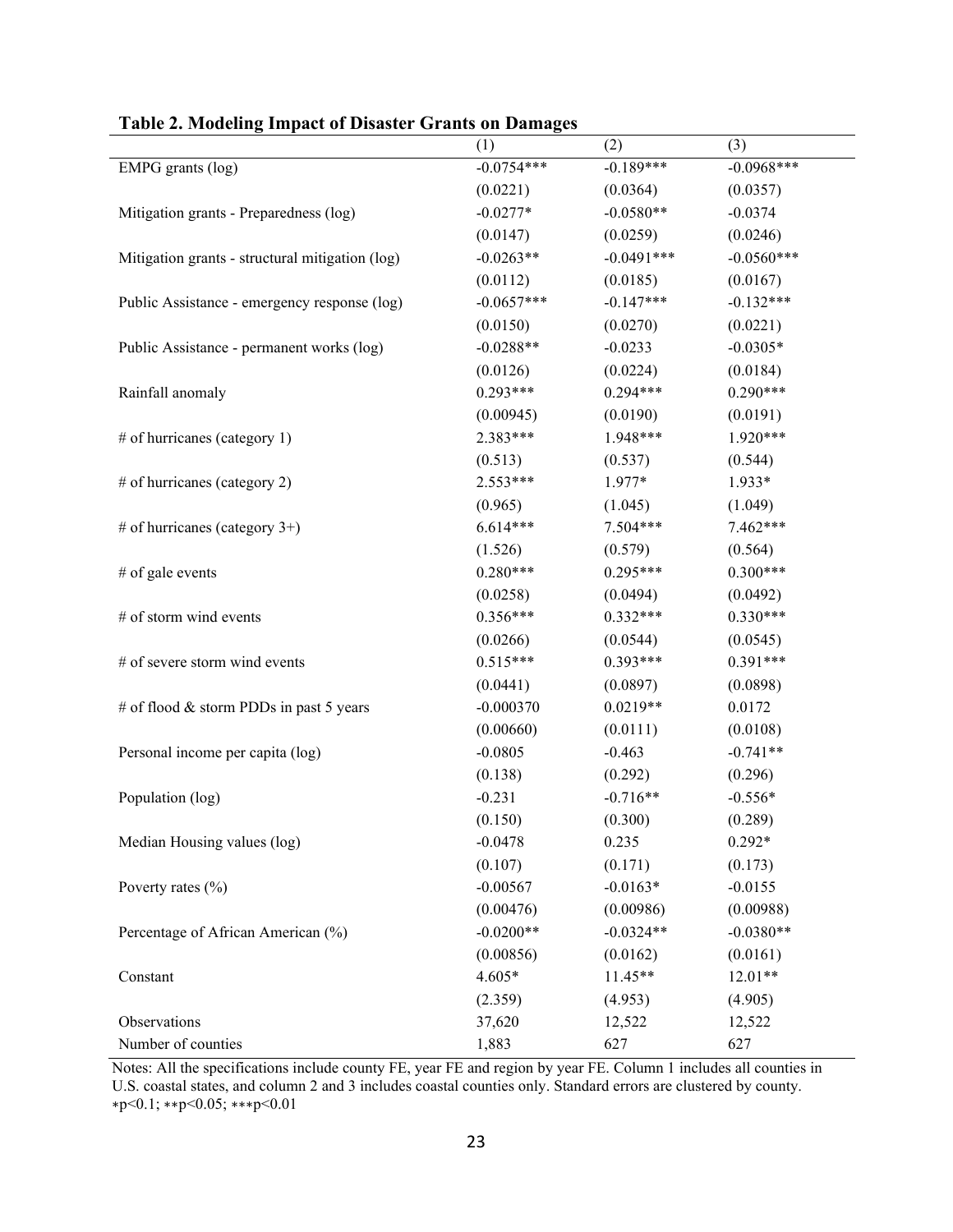|                                                 | Lake        | Atlantic     | Gulf        | Pacific    |
|-------------------------------------------------|-------------|--------------|-------------|------------|
|                                                 | (1)         | (2)          | (3)         | (4)        |
| EMPG grants (log)                               | $-0.149***$ | $-0.0704$    | $-0.521***$ | $-0.172**$ |
|                                                 | (0.0542)    | (0.0588)     | (0.159)     | (0.0834)   |
| Mitigation grants - Preparedness (log)          | $0.0930**$  | 0.00914      | $-0.148***$ | $-0.0555$  |
|                                                 | (0.0448)    | (0.0356)     | (0.0536)    | (0.0600)   |
| Mitigation grants - structural mitigation (log) | $-0.0156$   | $-0.0297$    | $-0.0829**$ | $-0.0323$  |
|                                                 | (0.0199)    | (0.0263)     | (0.0408)    | (0.0539)   |
| Public Assistance - emergency response (log)    | $-0.0111$   | $-0.159***$  | $-0.203***$ | $-0.0189$  |
|                                                 | (0.0445)    | (0.0347)     | (0.0586)    | (0.0790)   |
| Public Assistance - permanent works (log)       | $-0.0476*$  | 0.0218       | $-0.0533$   | $-0.0449$  |
|                                                 | (0.0279)    | (0.0276)     | (0.0548)    | (0.0693)   |
| Rainfall anomaly                                | $0.249***$  | $0.333***$   | $0.417***$  | $0.118**$  |
|                                                 | (0.0237)    | (0.0240)     | (0.0553)    | (0.0452)   |
| # of hurricanes (category 1)                    |             | 1.911**      | $1.534***$  |            |
|                                                 |             | (0.814)      | (0.543)     |            |
| # of hurricanes (category 2)                    |             | 1.237        | 2.305**     |            |
|                                                 |             | (1.730)      | (1.016)     |            |
| # of hurricanes (category $3+$ )                |             | $6.480***$   | $7.272***$  |            |
|                                                 |             | (1.728)      | (0.576)     |            |
| # of gale events                                | $0.357***$  | $0.255***$   | $0.301**$   | $0.262***$ |
|                                                 | (0.0702)    | (0.0696)     | (0.125)     | (0.0961)   |
| # of storm wind events                          | $0.435***$  | $0.245***$   | $0.269**$   | $0.438***$ |
|                                                 | (0.0633)    | (0.0884)     | (0.130)     | (0.140)    |
| # of severe storm wind events                   | $0.595***$  | $0.451***$   | 0.158       | $0.499***$ |
|                                                 | (0.141)     | (0.156)      | (0.177)     | (0.185)    |
| # of flood $&$ storm PDDs in past 5 years       | $0.0372*$   | 0.00169      | $-0.0168$   | 0.0186     |
|                                                 | (0.0191)    | (0.0119)     | (0.0297)    | (0.0445)   |
| Personal income per capita (log)                | $-0.0465$   | $-0.793*$    | 0.176       | $-0.395$   |
|                                                 | (0.505)     | (0.472)      | (0.520)     | (0.550)    |
| Population (log)                                | $-1.266*$   | $-1.150***$  | $-0.254$    | 0.571      |
|                                                 | (0.668)     | (0.378)      | (0.420)     | (0.716)    |
| Median Housing values (log)                     | 0.311       | 0.118        | $-0.929**$  | 0.0244     |
|                                                 | (0.321)     | (0.220)      | (0.468)     | (0.445)    |
| Poverty rates (%)                               | $-0.0112$   | $-0.0445***$ | $-0.00622$  | 1.40e-05   |
|                                                 | (0.0152)    | (0.0139)     | (0.0218)    | (0.0286)   |
| Percentage of African American (%)              | 0.00703     | $-0.0180$    | $-0.0555*$  | 0.00856    |
|                                                 | (0.0308)    | (0.0149)     | (0.0290)    | (0.0611)   |
| Constant                                        | 11.79       | $21.72***$   | 14.71       | $-2.196$   |
|                                                 | (9.847)     | (7.304)      | (10.30)     | (13.47)    |
| Observations                                    | 3,760       | 6,059        | 2,759       | 1,483      |
| Number of counties                              | 188         | 303          | 138         | 75         |

# **Table 3 Modeling Impact of Disaster Grants on Damages by Region**

Notes: All the specifications include county FE and year FE. Standard errors are clustered by county. ∗p<0.1; ∗∗p<0.05; ∗∗∗p<0.01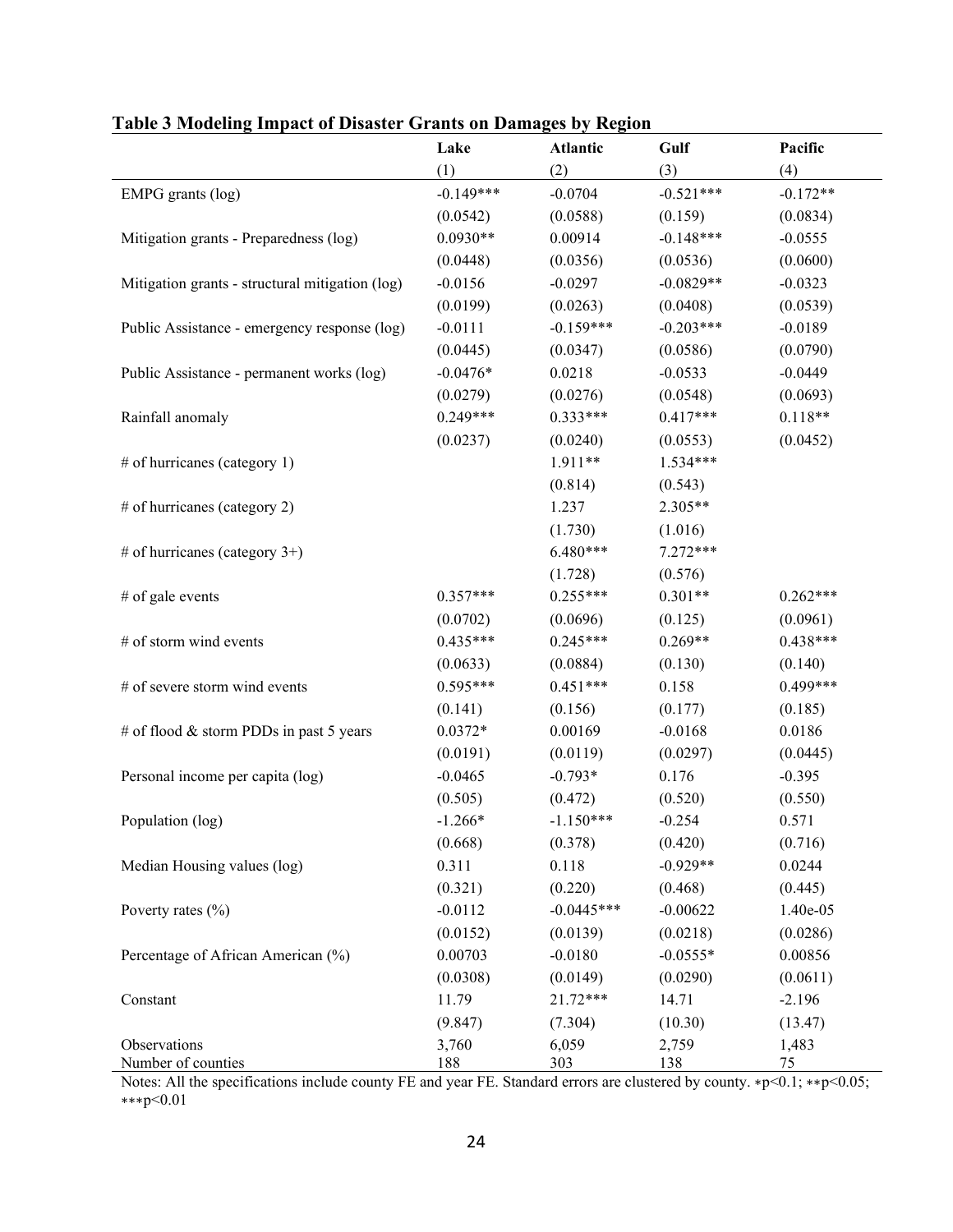|                                                 | (1)          | (2)          |
|-------------------------------------------------|--------------|--------------|
| EMPG grants (log)                               | $-0.0835***$ | $-0.186***$  |
|                                                 | (0.0212)     | (0.0356)     |
| Mitigation grants - Preparedness (log)          | $-0.0252**$  | $-0.0459**$  |
|                                                 | (0.0125)     | (0.0220)     |
| Mitigation grants - structural mitigation (log) | $-0.0204***$ | $-0.0335**$  |
|                                                 | (0.00790)    | (0.0152)     |
| Public Assistance - emergency response (log)    | $-0.0512***$ | $-0.0827***$ |
|                                                 | (0.0125)     | (0.0228)     |
| Public Assistance - permanent works (log)       | $-0.0238**$  | $-0.0466**$  |
|                                                 | (0.0116)     | (0.0210)     |
| Rainfall anomaly                                | $0.294***$   | $0.294***$   |
|                                                 | (0.00946)    | (0.0191)     |
| # of hurricanes (category 1)                    | $2.374***$   | 1.948***     |
|                                                 | (0.511)      | (0.533)      |
| # of hurricanes (category 2)                    | $2.572***$   | $2.011*$     |
|                                                 | (0.963)      | (1.046)      |
| # of hurricanes (category $3+$ )                | $6.610***$   | $7.544***$   |
|                                                 | (1.549)      | (0.582)      |
| # of gale events                                | $0.279***$   | $0.292***$   |
|                                                 | (0.0259)     | (0.0494)     |
| # of storm wind events                          | $0.356***$   | $0.330***$   |
|                                                 | (0.0266)     | (0.0545)     |
| # of severe storm wind events                   | $0.506***$   | $0.388***$   |
|                                                 | (0.0440)     | (0.0881)     |
| # of flood & storm PDDs in past 5 years         | $-0.00386$   | 0.0144       |
|                                                 | (0.00637)    | (0.0105)     |
| Personal income per capita (log)                | $-0.112$     | $-0.482$     |
|                                                 | (0.138)      | (0.296)      |
| Population (log)                                | $-0.212$     | $-0.620**$   |
|                                                 | (0.152)      | (0.307)      |
| Median housing values (log)                     | $-0.0295$    | 0.268        |
|                                                 | (0.107)      | (0.170)      |
| Poverty rates $(\% )$                           | $-0.00511$   | $-0.0133$    |
|                                                 | (0.00478)    | (0.01000)    |
| Percentage of African American (%)              | $-0.0209**$  | $-0.0348**$  |
|                                                 | (0.00870)    | (0.0168)     |
| Constant                                        | 4.538*       | $10.17**$    |
|                                                 | (2.377)      | (5.052)      |
| Observations                                    | 37,681       | 12,564       |
| Number of counties                              | 1,890        | 633          |

# **Table 4. Modeling Impact of Disaster Grants (ten-year cumulative flows)**

Notes: All the specifications include county FE, year FE and region by year FE. Column 1 includes all counties in U.S. coastal states, and column 2 includes coastal counties only. ∗p<0.1; ∗∗p<0.05; ∗∗∗p<0.01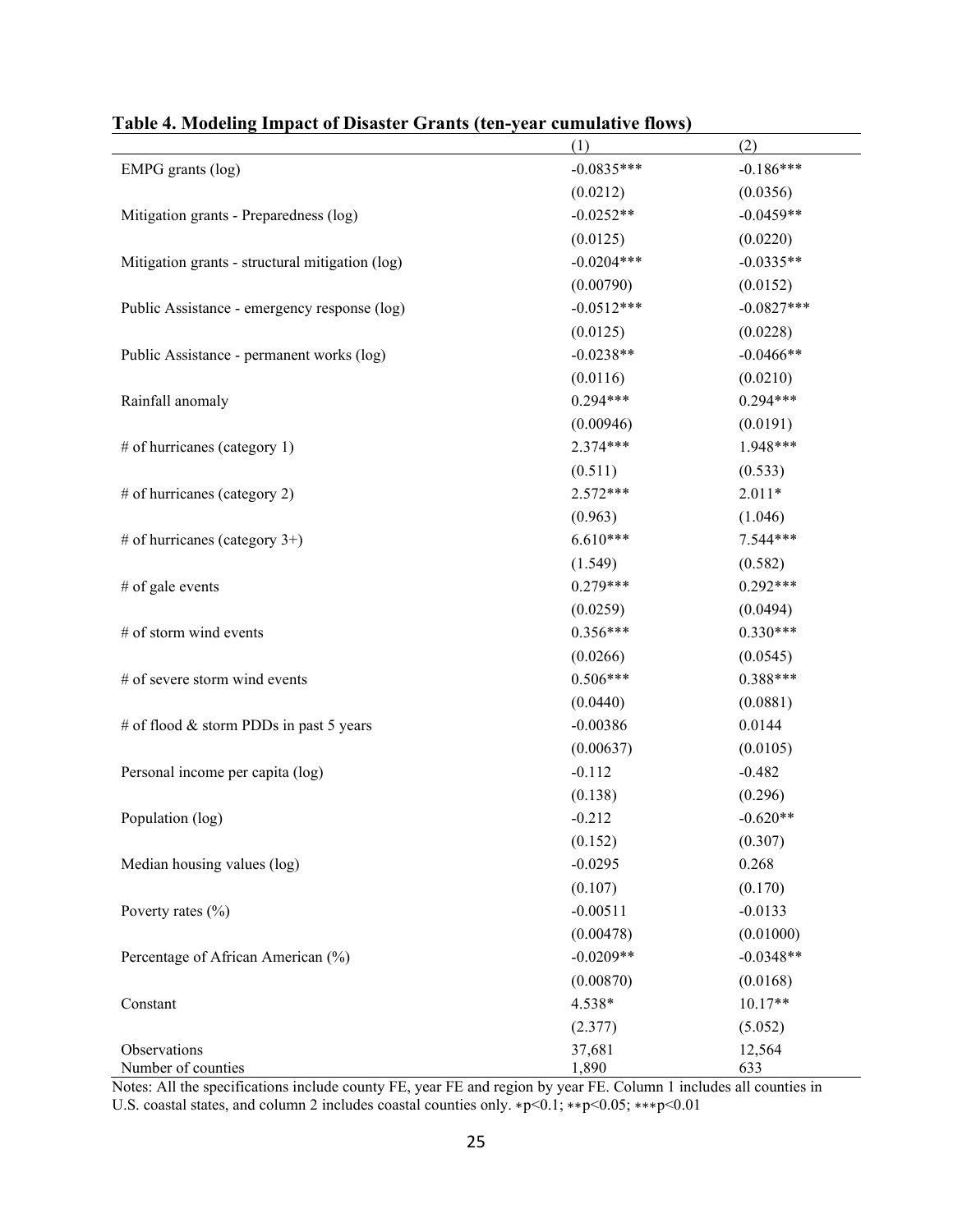| Table 5 Estimated Iteral as on \$1 Spending on Disaster Thu<br>Corresponding coefficients | Table 2  | Table 2    | Table 2    | Table 4  | Table 4   |
|-------------------------------------------------------------------------------------------|----------|------------|------------|----------|-----------|
|                                                                                           | column 1 | column 2   | column 3   | column 1 | column 2  |
|                                                                                           | (1)      | (2)        | (3)        | (4)      | (5)       |
| <b>Based on mean values (nonzero obs)</b>                                                 |          |            |            |          |           |
| <b>EMPG Grants</b>                                                                        | $-2.659$ | $-13.997$  | -7.448     | $-2.527$ | $-5.683$  |
| Mitigation Grants - preparedness                                                          | $-1.126$ | $-5.156$   | $(-2.106)$ | $-0.732$ | $-2.878$  |
| Mitigation Grants - structural mitigation                                                 | $-0.177$ | $-0.507$   | $-0.341$   | $-0.114$ | $-0.284$  |
| PA - emergency response                                                                   | $-0.122$ | $-0.282$   | $-0.234$   | $-0.063$ | $-0.118$  |
| PA - permanent works                                                                      | $-0.033$ | $(-0.029)$ | $-0.046$   | $-0.020$ | $-0.043$  |
| Based on median values (nonzero obs)                                                      |          |            |            |          |           |
| <b>EMPG</b> Grants                                                                        | $-4.810$ | $-27.200$  | $-15.761$  | $-4.522$ | $-10.149$ |
| Mitigation Grants - preparedness                                                          | $-7.442$ | $-32.001$  | $(-7.470)$ | $-5.947$ | $-6.201$  |
| Mitigation Grants - structural mitigation                                                 | $-2.787$ | $-6.131$   | $-1.897$   | $-2.403$ | $-4.502$  |
| PA - emergency response                                                                   | $-0.877$ | $-3.370$   | $-2.894$   | $-0.587$ | $-1.570$  |
| PA - permanent works                                                                      | $-0.240$ | $(-0.411)$ | $-1.263$   | $-0.171$ | $-0.702$  |

# **Table 5 Estimated Returns on \$1 Spending on Disaster Aid**

Notes: Numbers in parentheses are derived from the estimated coefficients that are statistically insignificant.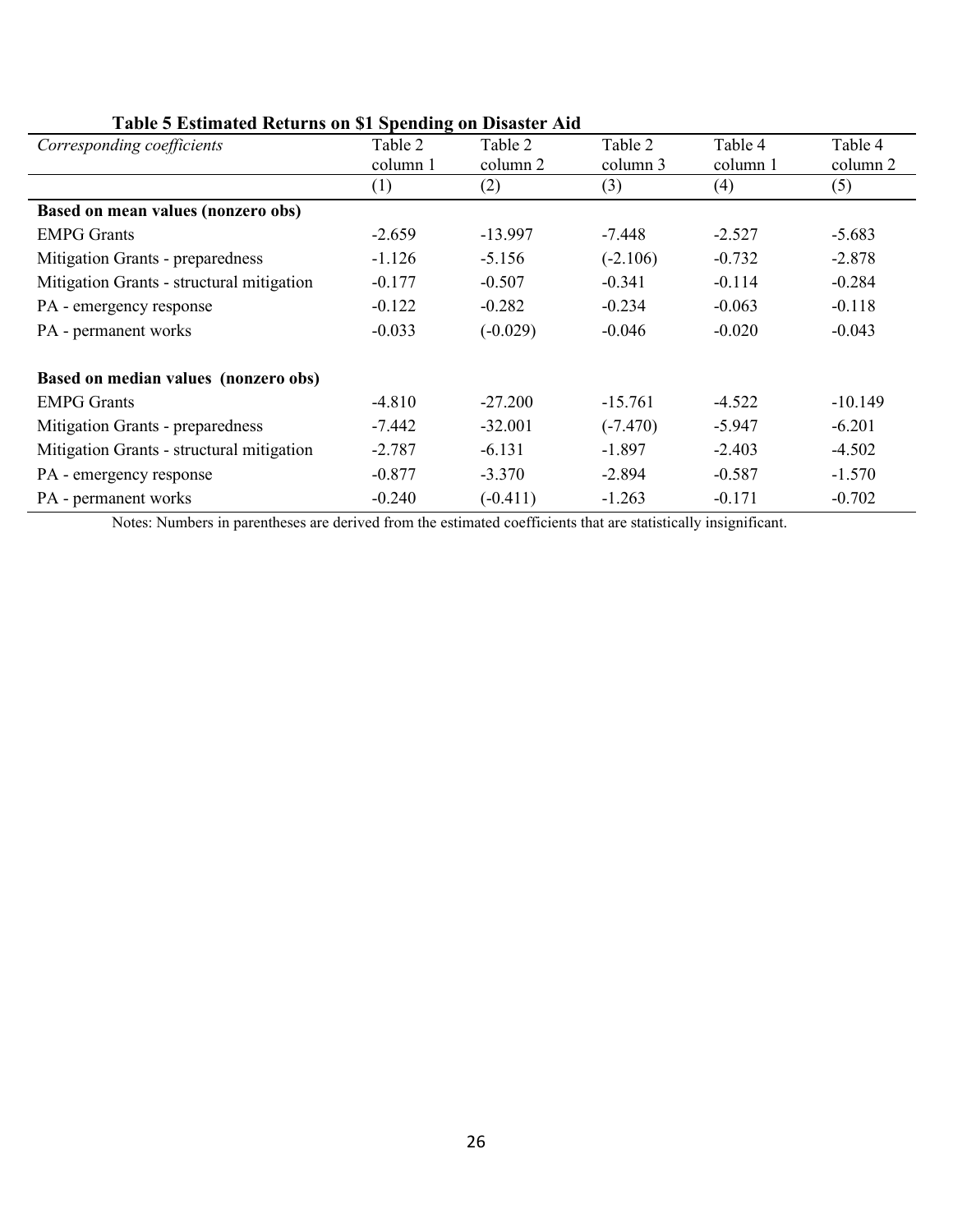| $\alpha$ and $\alpha$ and $\alpha$ and $\alpha$ and $\alpha$ and $\alpha$ |          |            |            |          |           |
|---------------------------------------------------------------------------|----------|------------|------------|----------|-----------|
| Corresponding coefficients                                                | Table 2  | Table 2    | Table 2    | Table 4  | Table 4   |
|                                                                           | column 1 | column 2   | column 3   | column 1 | column 2  |
|                                                                           | (1)      | (2)        | (3)        | (4)      | (5)       |
| <b>Based on mean values (nonzero obs)</b>                                 |          |            |            |          |           |
| <b>EMPG</b> Grants                                                        | $-3.341$ | $-14.412$  | $-7.867$   | $-2.658$ | $-5.818$  |
| Mitigation Grants - preparedness                                          | $-1.145$ | $-5.207$   | $(-1.902)$ | $-0.747$ | $-2.916$  |
| Mitigation Grants - structural mitigation                                 | $-0.177$ | $-0.507$   | $-0.284$   | $-0.114$ | $-0.284$  |
| PA - emergency response                                                   | $-0.126$ | $-0.296$   | $-0.310$   | $-0.065$ | $-0.124$  |
| PA - permanent works                                                      | $-0.034$ | $(-0.031)$ | $-0.065$   | $-0.021$ | $-0.045$  |
| Based on median values (nonzero obs)                                      |          |            |            |          |           |
| <b>EMPG</b> Grants                                                        | $-6.044$ | $-28.005$  | $-16.648$  | $-4.757$ | $-10.390$ |
| Mitigation Grants - preparedness                                          | $-7.563$ | $-32.315$  | $(-6.747)$ | $-6.075$ | $-6.282$  |
| Mitigation Grants - structural mitigation                                 | $-2.788$ | $-6.131$   | $-1.577$   | $-2.407$ | $-4.501$  |
| PA - emergency response                                                   | $-0.909$ | $-3.534$   | $-3.844$   | $-0.610$ | $-1.645$  |
| PA - permanent works                                                      | $-0.249$ | $(-0.432)$ | $-1.791$   | $-0.178$ | $-0.738$  |

# **Table 6. Estimated Returns on \$1 Spending on Disaster Aid ((based on the sample average damage for county-year with positive aid)**

Notes: Numbers in parentheses are derived from the estimated coefficients that are statistically insignificant.